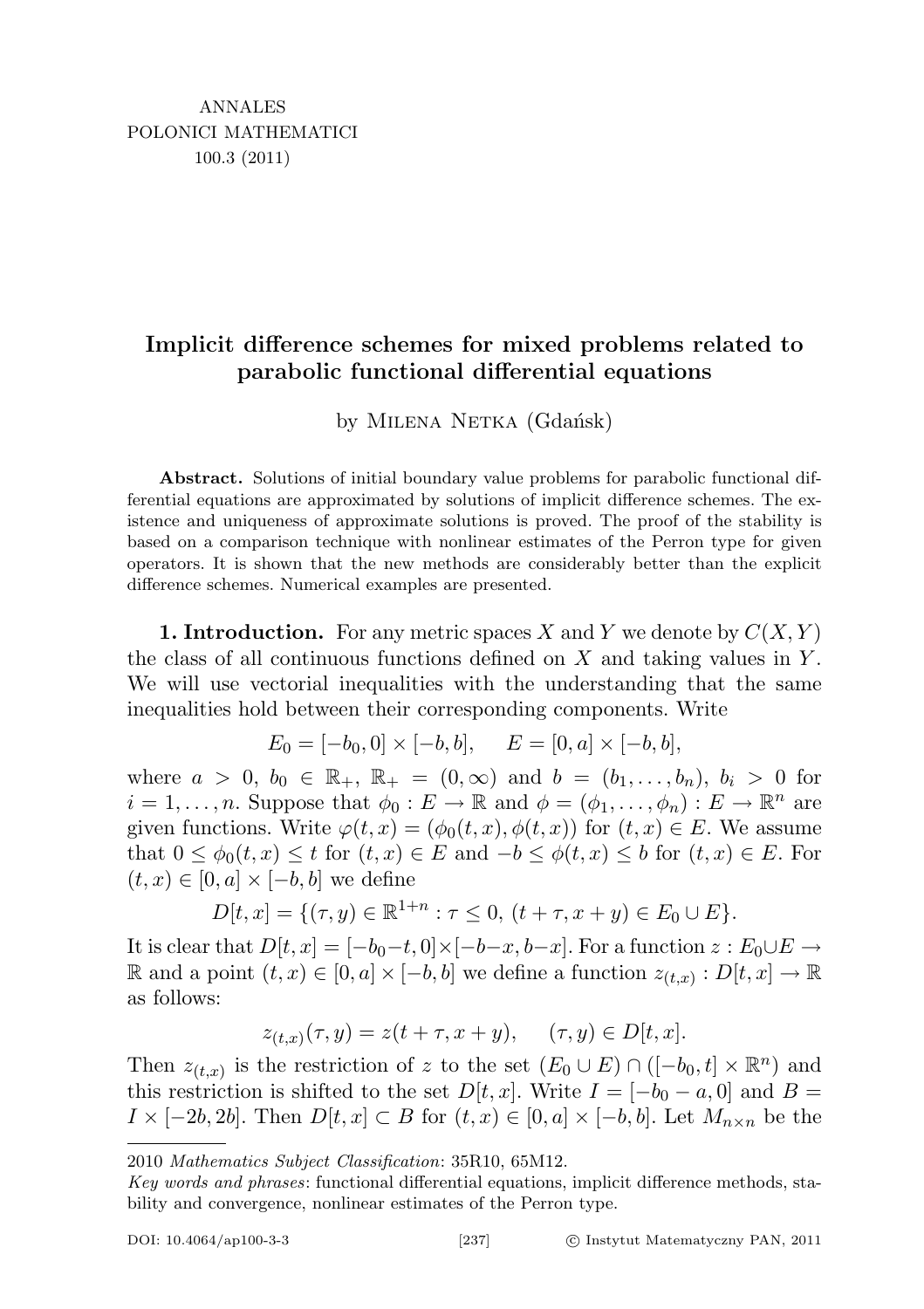class of all  $n \times n$  symmetric matrices with real entries. Put  $\Xi = E \times \mathbb{R} \times$  $C(B,\mathbb{R})\times\mathbb{R}^n\times M_{n\times n}$  and suppose that  $F:\mathcal{Z}\to\mathbb{R}$  is a given function. We consider the functional differential equation

<span id="page-1-0"></span>(1.1) 
$$
\partial_t z(t,x) = F(t,x,z(t,x),z_{\varphi(t,x)},\partial_x z(t,x),\partial_{xx} z(t,x))
$$

where  $\partial_x z = (\partial_{x_1} z, \ldots, \partial_{x_n} z), \ \partial_{xx} z = [\partial_{x_i x_j} z]_{i,j=1,\ldots,n}$ . Now we formulate initial boundary conditions for [\(1.1\)](#page-1-0). Write

 $S_i = \{x \in [-b, b] : x_i = b_i\}, \quad S_{n+i} = \{x \in [-b, b] : x_i = -b_i\}, \quad i = 1, \ldots, n,$ and

$$
Q_1^+ = S_1
$$
,  $Q_i^+ = S_i \setminus \bigcup_{j=1}^{i-1} S_j$ ,  $Q_i^- = S_{n+i} \setminus \bigcup_{j=1}^{n+i-1} S_j$ ,  $i = 1, ..., n$ .

Set

$$
\partial_0 E_i^+ = [0, a] \times Q_i^+, \quad \partial_0 E_i^- = [0, a] \times Q_i^-, \quad i = 1, \dots, n,
$$

and

$$
\partial_0 E = \bigcup_{i=1}^n (\partial_0 E_i^+ \cup \partial_0 E_i^-).
$$

Suppose that  $\beta, \gamma, \Psi : \partial_0 E \to \mathbb{R}, \psi : E_0 \to \mathbb{R}$  are given functions. The following initial boundary conditions are associated with [\(1.1\)](#page-1-0):

$$
(1.2) \t\t z(t,x) = \psi(t,x) \quad \text{on } E_0,
$$

$$
(1.3) \quad \beta(t,x)z(t,x) + \gamma(t,x)\partial_{x_i}z(t,x) = \Psi(t,x) \quad \text{on } \partial_0 E_i^+, \ i = 1,\ldots,n,
$$

<span id="page-1-1"></span>(1.4) 
$$
\beta(t,x)z(t,x) - \gamma(t,x)\partial_{x_i}z(t,x) = \Psi(t,x) \quad \text{on } \partial_0 E_i^-, \ i = 1,\ldots,n.
$$

We are interested in establishing a method of numerical approximation of solutions to  $(1.1)$ – $(1.4)$  by means of solutions of an associated implicit difference schemes and in estimating the difference between the exact and approximate solutions.

Difference schemes for parabolic functional differential equations are obtained by replacing partial derivatives with difference operators. Moreover, because solutions of difference equations are defined on the mesh and equa-tion [\(1.1\)](#page-1-0) contains the functional variable  $z_{\varphi(t,x)}$  which is an element of the space  $C(D[\varphi(t,x)], \mathbb{R})$ , some interpolating operators are needed. This leads to difference functional problems which satisfy consistency conditions on classical solutions of original problems. The main question in these considerations is to find sufficient conditions for the stability of difference functional schemes.

There are the following motivations for the construction of implicit difference schemes related to  $(1.1)$ – $(1.4)$ . Two types of assumptions are needed in theorems on the stability of explicit difference schemes generated by [\(1.1\)](#page-1-0)–  $(1.4)$ . The first type conditions concern regularity of F. It is assumed that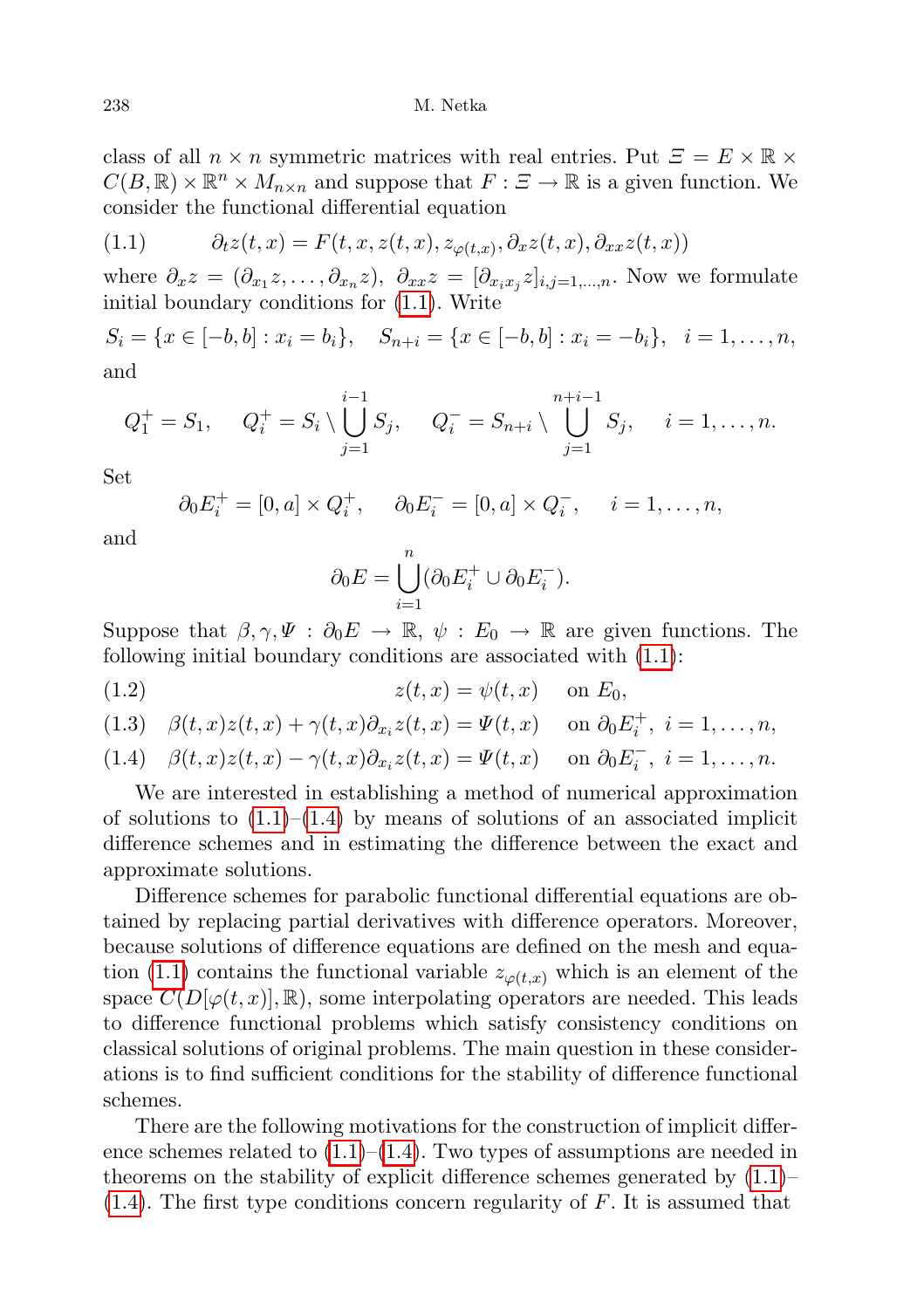(i) the function F of the variables  $(t, x, p, w, q, s), q = (q_1, \ldots, q_n), s =$  $[s_{ij}]_{i,j=1}^n$ , is of class  $C^1$  with respect to  $(q, s)$  and the functions  $\partial_q F = (\partial_{q_1} F, \dots, \partial_{q_n} F), \quad \partial_s F = [\partial_{s_{ij}} F]_{i,j=1,\dots,n},$ 

are bounded.

(ii) F satisfies global estimates of the Perron type with respect to  $(p, w)$ .

The second type conditions concern the mesh. It is required that difference schemes corresponding to [\(1.1\)](#page-1-0) satisfy the condition

<span id="page-2-0"></span>
$$
(1.5) \t 1 - 2h_0 \sum_{i=1}^n \frac{1}{h_i^2} \partial_{s_{ii}} F(P) + h_0 \sum_{\substack{i,j=1 \ j \neq i}}^n \frac{1}{h_i h_j} |\partial_{s_{ij}} F(P)| \ge 0, \t P \in \Xi,
$$

where  $h_0$  and  $(h_1, \ldots, h_n)$  are steps of the mesh with respect to t and  $(x_1, \ldots, x_n)$ , respectively. Note that if equation [\(1.1\)](#page-1-0) has the form

$$
\partial_t z(t,x) = \sum_{i=1}^n \partial_{x_i x_i} z(t,x) + f(t,x,z(t,x),z_{\varphi(t,x)},\partial_x z(t,x))
$$

where  $f: E \times \mathbb{R} \times C(B, \mathbb{R}) \times \mathbb{R}^n \to \mathbb{R}$  then condition [\(1.5\)](#page-2-0) has the form

$$
1 - 2h_0 \sum_{i=1}^{n} \frac{1}{h_i^2} > 0.
$$

It is clear that strong assumptions on relations between  $h_0$  and  $(h_1, \ldots, h_n)$ are required in [\(1.5\)](#page-2-0).

The aim of the paper is to show that there are difference schemes for  $(1.1)$ – $(1.4)$  such that assumption  $(1.5)$  can be omitted in the theorem on the convergence of the difference method.

In recent years, a number of papers concerning numerical methods for parabolic equations have been published. Difference approximations of nonlinear equations with initial boundary conditions of the Dirichlet type were considered in [\[2\]](#page-21-0), [\[18\]](#page-21-1). The results and methods presented in the above papers were extended in [\[4\]](#page-21-2), [\[9\]](#page-21-3), [\[16\]](#page-21-4), [\[17\]](#page-21-5) to functional differential problems. Numerical treatment of functional differential equations with initial boundary conditions of the Neumann type can be found in [\[7\]](#page-21-6), [\[10\]](#page-21-7). In those papers explicit difference schemes were considered. A comparison technique is used in the investigations of the stability of nonlinear difference functional problems. Various monotone iterative methods and finite difference schemes for computing of numerical solutions of reaction diffusion equations with time delay were studied in [\[13\]](#page-21-8), [\[14\]](#page-21-9), [\[19\]](#page-21-10).

Implicit difference schemes for parabolic functional differential equations were first treated in  $[6]$ ,  $[8]$  (see also  $[11]$ ). Nonlinear equations with initial boundary conditions of the Dirichlet type and mixed problems of the Neumann type were considered.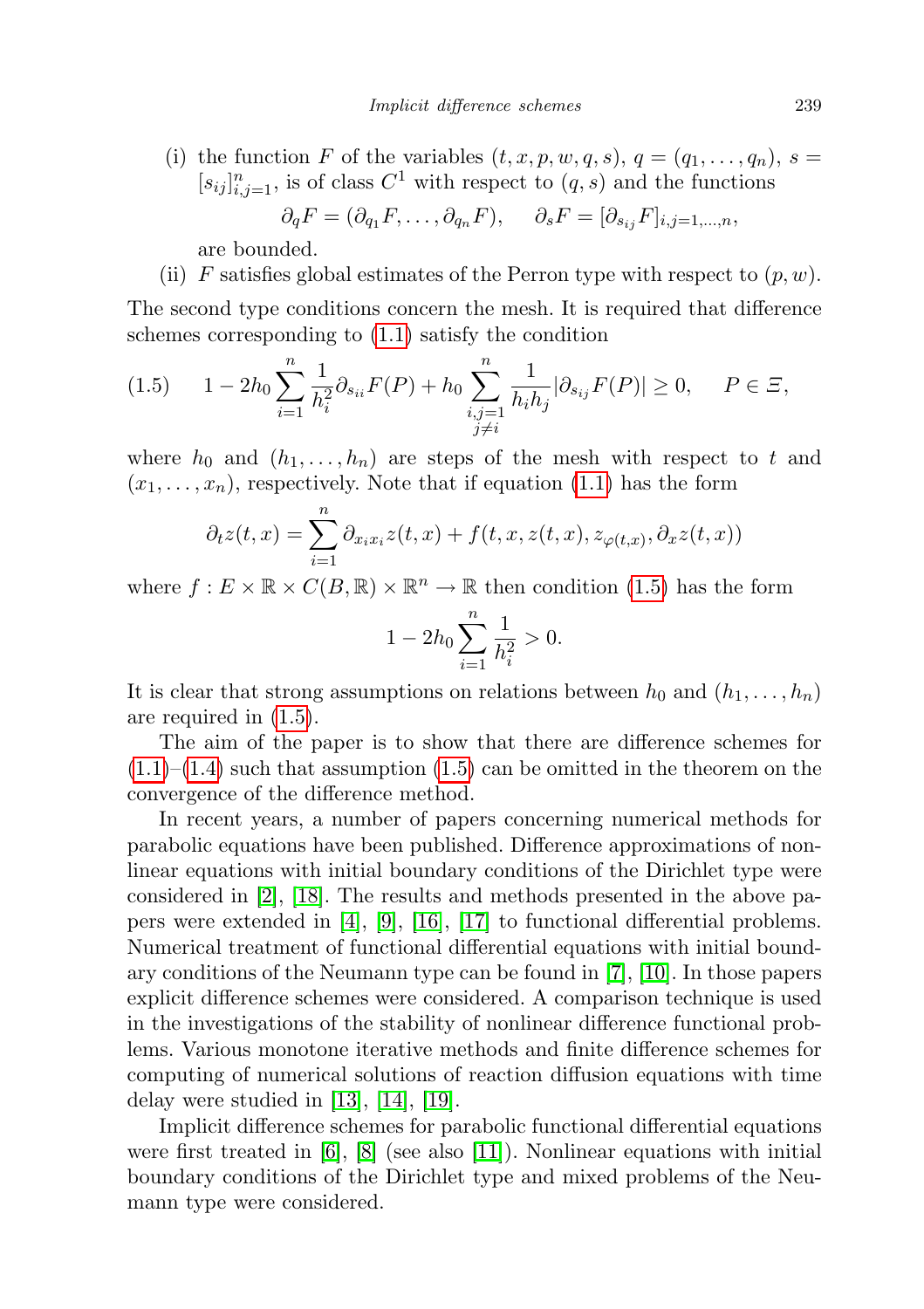In this paper we start the investigation of implicit difference methods for the first mixed problem related to nonlinear parabolic functional differential equations. Our results are new also in the case of differential equations without functional dependence. The paper is a continuation of [\[4\]](#page-21-2), [\[6\]](#page-21-11), [\[8\]](#page-21-12), [\[12\]](#page-21-14), [\[16\]](#page-21-4) and it generalizes some results of those papers.

There are the following differences between known theorems and our results.

1. Difference schemes for parabolic equations with initial boundary conditions of the Neumann type have the following property. Besides mesh points  $(t^{(r)}, x^{(m)}) \in \mathbb{R}^{1+n}$  satisfying the condition  $(t^{(r)}, x^{(m)}) \in E$  some additional mesh points are needed. More precisely, an approximate solution must be defined at some points  $(t^{(r)}, x^{(m)})$  such that  $(t^{(r)}, x^{(m)}) \notin E$  (see [\[7\]](#page-21-6), [\[8\]](#page-21-12)). In this approach, the error of an implicit difference scheme is estimated by  $C\sqrt{\Vert h \Vert}$ , where  $C > 0$ . We show that under natural assumptions on given functions and on the mesh the error of implicit difference schemes is estimated by  $C||h||$ .

2. It is usually assumed that the function F of the variables  $(t, x, p, w, \mathbf{z})$  $q, s$ ) satisfies nonlinear estimates of the Perron type with respect to  $(p, w)$ and the assumption is global. Our conditions are more general. We prove that solutions of difference schemes are bounded uniformly with respect to  $h$ and we find estimates of classical solutions to  $(1.1)$ – $(1.4)$ . Then we assume the local Perron type condition for F with respect to  $(p, w)$ . It is clear that there are differential equations with deviated variables and differential integral equations such that local estimates with respect to  $(p, w)$  hold and global conditions required in [\[4\]](#page-21-2), [\[7\]](#page-21-6)–[\[9\]](#page-21-3), [\[16\]](#page-21-4) are not satisfied.

Differential equations with deviated variables and differential integral problems are particular cases of  $(1.1)$ – $(1.4)$ . Existence results for parabolic functional differential problems were discussed in [\[1\]](#page-21-15), [\[5\]](#page-21-16), [\[15\]](#page-21-17). Information on applications of functional differential equations can be found in [\[20\]](#page-22-0).

**2. Implicit difference schemes.** A function  $z : E_0 \cup E \to \mathbb{R}$  will be called *of class*  $C_*$  if z is continuous on  $E_0 \cup E$ , the partial derivatives  $\partial_t z$ ,  $\partial_x z = (\partial_{x_1} z, \dots, \partial_{x_n} z), \partial_{xx} z = [\partial_{x_i x_j} z]_{i,j=1,\dots,n}$  exist on E and the functions  $\partial_t z, \partial_x z, \partial_x z$  are continuous on E. We consider solutions of [\(1.1\)](#page-1-0)–[\(1.4\)](#page-1-1) of class  $C_*$ . We will say that a function  $F : \Xi \to \mathbb{R}$  satisfies *condition*  $(V)$  if for all  $(t, x, p, w, q, s) \in \Xi$  and  $\overline{w} \in C(B, \mathbb{R})$  such that  $w(\tau, y) = \overline{w}(\tau, y)$  for  $(\tau, y) \in D[\varphi(t, x)]$  we have  $F(t, x, p, w, q, s) = F(t, x, p, \bar{w}, q, s)$ . Condition (V) for F means that the value of F at  $(t, x, p, w, q, s) \in \mathcal{Z}$  depends on  $(t, x, p, q, s)$  and on the restriction of w to the set  $D[\varphi(t, x)]$  only. Suppose that  $z \in C(E_0 \cup E, \mathbb{R})$  and that F satisfies condition (V). Then the values  $F(t, x, p, z_{\varphi(t,x)}, q, s)$  exist for  $(t, x, p, q, s) \in E \times \mathbb{R} \times \mathbb{R}^n \times M_{n \times n}$ .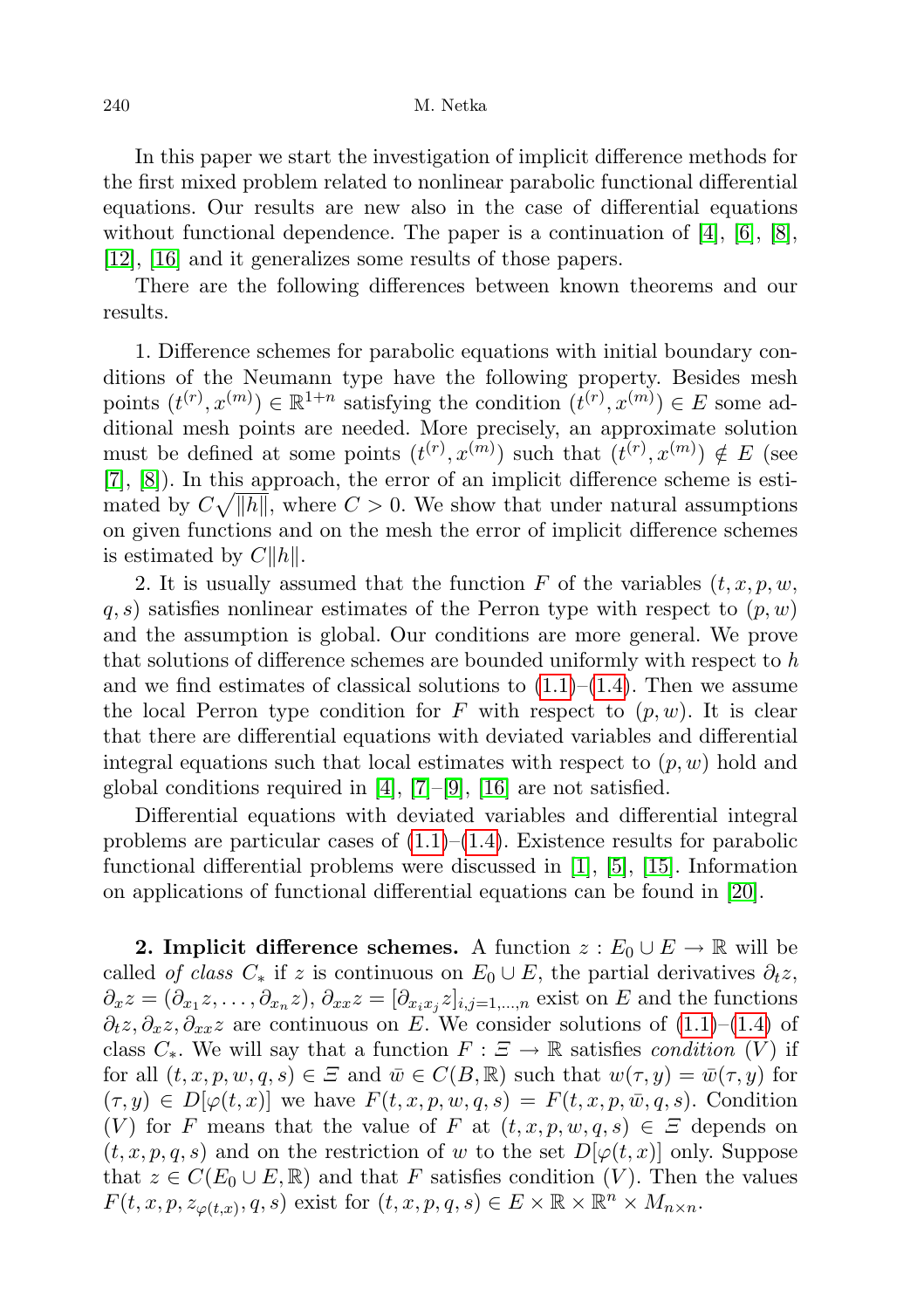For  $x \in \mathbb{R}^n$ ,  $U \in M_{n \times n}$  where  $U = [u_{ij}]_{i,j=1}^n$  we write

$$
||x|| = \sum_{i=1}^{n} |x_i|, \quad ||U||_{\infty} = \max\left\{\sum_{j=1}^{n} |u_{ij}| : 1 \le i \le n\right\}.
$$

For any sets X and Y we denote by  $\mathcal{F}(X, Y)$  the class of all functions defined on X and taking values in Y. Let  $\mathbb N$  and  $\mathbb Z$  be the sets of natural numbers and integers, respectively. We define a mesh in  $\mathbb{R}^{1+n}$  in the following way. Let  $h = (h_0, h), h = (h_1, \ldots, h_n)$ , stand for steps of the mesh. For  $(r, m) \in \mathbb{Z}^{1+n}$ ,  $m = (m_1, \ldots, m_n)$ , we define nodal points as follows:

$$
t^{(r)} = rh_0
$$
,  $x^{(m)} = (m_1h_1, \ldots, m_nh_n) = (x_1^{(m_1)}, \ldots, x_n^{(m_n)})$ .

Let us denote by  $\mathbb H$  the set of all **h** for which there exist  $(M_1, \ldots, M_n) =$  $M \in \mathbb{Z}^n$  and  $M_0 \in \mathbb{Z}$  such that  $M_i h_i = b_i$  for  $i = 1, \ldots, n$ ,  $M_0 h_0 = b_0$ . Let  $K \in \mathbb{N}$  be defined by the relations  $Kh_0 \leq a \leq (K+1)h_0$ . For  $h \in \mathbb{H}$  we put

$$
\mathbb{R}_{\mathbf{h}}^{1+n} = \{ (t^{(r)}, x^{(m)}) : (r, m) \in \mathbb{Z}^{1+n} \}
$$

and

$$
E_{0,\mathbf{h}} = E_0 \cap \mathbb{R}_{\mathbf{h}}^{1+n}, \quad E_{\mathbf{h}} = E \cap \mathbb{R}_{\mathbf{h}}^{1+n}, \quad B_{\mathbf{h}} = B \cap \mathbb{R}_{\mathbf{h}}^{1+n},
$$

$$
\partial_0 E_{\mathbf{h},i}^+ = \partial_0 E_i^+ \cap \mathbb{R}_{\mathbf{h}}^{1+n}, \quad \partial_0 E_{\mathbf{h},i}^- = \partial_0 E_i^+ \cap \mathbb{R}_{\mathbf{h}}^{1+n},
$$

$$
D_{\mathbf{h}}[r,m] = D[t^{(r)}, x^{(m)}] \cap \mathbb{R}_{\mathbf{h}}^{1+n},
$$

$$
\Xi_{\mathbf{h}} = E_{\mathbf{h}} \times \mathbb{R} \times C(B, \mathbb{R}) \times \mathbb{R}^n \times M_{n \times n}.
$$

Difference operators are defined in the following way. Let  $e_i \in \mathbb{R}^n$  be the canonical unit vectors. Write  $J = \{(i, j): i, j = 1, \ldots, n, i \neq j\}$ . Suppose that we have defined sets  $J_+, J_- \subset J$  such that  $J_+ \cup J_- = J$ ,  $J_+ \cap J_- = \emptyset$ . We assume that  $(i, j) \in J_+$  if  $(j, i) \in J_+$ . In particular, it may happen that  $J_+ = \emptyset$  or  $J_- = \emptyset$ . Relations between the sets  $J_+$ ,  $J_-$  and equation [\(1.1\)](#page-1-0) are given in Section 3.

Given  $z \in \mathcal{F}(E_{0,h} \cup E_h, \mathbb{R})$  and  $(r, m) \in \mathbb{Z}^{1+n}$ ,  $0 \le r \le K-1$ ,  $-(M-1) \le$  $m \leq M - 1$ , where  $M - 1 = (M_1 - 1, \ldots, M_n - 1)$ , write

$$
\delta_0 z^{(r,m)} = \frac{1}{h_0} [z^{(r+1,m)} - z^{(r,m)}],
$$
  
\n
$$
\delta_i^+ z^{(r,m)} = \frac{1}{h_i} [z^{(r,m+e_i)} - z^{(r,m)}],
$$
  
\n
$$
\delta_i^- z^{(r,m)} = \frac{1}{h_i} [z^{(r,m)} - z^{(r,m-e_i)}], \quad i = 1, ..., n,
$$

and  $\delta z^{(r,m)} = (\delta_1 z^{(r,m)}, \dots, \delta_n z^{(r,m)})$  where

$$
\delta_i z^{(r,m)} = \frac{1}{2} [\delta_i^+ z^{(r,m)} + \delta_i^- z^{(r,m)}], \quad i = 1, \dots, n.
$$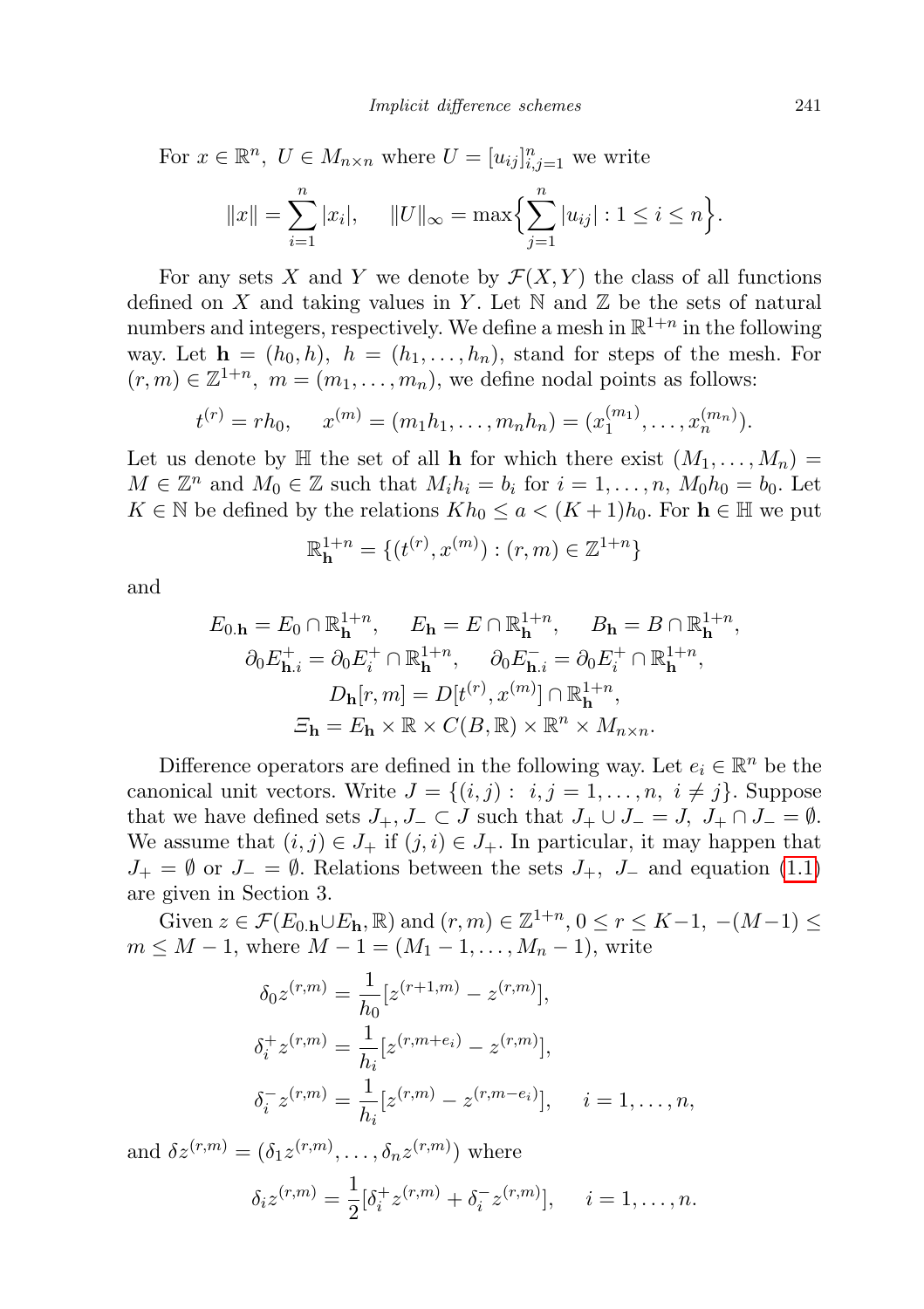The difference operator  $\delta^{(2)} = [\delta_{ij}]_{i,j=1}^n$  is defined in the following way:

$$
\delta_{ii}^{(2)} z^{(r,m)} = \delta_i^+ \delta_i^- z^{(r,m)} \quad \text{ for } i = 1, \dots, n
$$

and

$$
\delta_{ij}^{(2)} z^{(r,m)} = \frac{1}{2} [\delta_i^+ \delta_j^- z^{(r,m)} + \delta_i^- \delta_j^+ z^{(r,m)}] \quad \text{for } (i,j) \in J_-,
$$
  

$$
\delta_{ij}^{(2)} z^{(r,m)} = \frac{1}{2} [\delta_i^+ \delta_j^+ z^{(r,m)} + \delta_i^- \delta_j^- z^{(r,m)}] \quad \text{for } (i,j) \in J_+.
$$

Solutions of difference functional equations are elements of the space  $\mathcal{F}(E_{0,\mathbf{h}} \cup E_{\mathbf{h}}, \mathbb{R})$ . Since equation [\(1.1\)](#page-1-0) contains the functional variable  $z_{\varphi(t,x)}$ which is an element of the space  $C(D[\varphi(t,x)], \mathbb{R})$ , we need an interpolating operator  $T_{\mathbf{h}} : \mathcal{F}(E_{0,\mathbf{h}} \cup E_{\mathbf{h}}, \mathbb{R}) \to C(E_0 \cup E, \mathbb{R})$ . We adopt additional assumptions on  $T<sub>h</sub>$  in Section 3. Set

$$
F_{\mathbf{h}}[z]^{(r,m)} = F(t^{(r)}, x^{(m)}, z^{(r,m)}, (T_{\mathbf{h}}z)_{\varphi^{(r,m)}}, \delta z^{(r+1,m)}, \delta^{(2)}z^{(r+1,m)})
$$

and  $\Lambda_{\mathbf{h}}[z]^{(r,m)} = (\Lambda_{\mathbf{h}}^{+})$  $_{\mathbf{h}}^{+}[z]^{(r,m)}, \Lambda_{\mathbf{h}}^{-}[z]^{(r,m)}, \text{ where}$  $\Lambda_{\mathbf{h}}^{+}$  ${}_{\mathbf{h}}^{+}[z]^{(r,m)} = ( \varLambda_{\mathbf{h}}^{+}$  $\frac{1}{\mathbf{h}.1}[z]^{(r,m)}, \ldots, A_{\mathbf{h}.n}^+[z]^{(r,m)}),$  $\Lambda_{\mathbf{h}}^ \mathbf{h}^{-}[z]^{(r,m)} = (A_{\mathbf{h}}^{-}]$  $\frac{1}{\mathbf{h}.1}[z]^{(r,m)}, \ldots, \frac{1}{\mathbf{h}.n}[z]^{(r,m)})$ 

and

<span id="page-5-0"></span>
$$
A_{\mathbf{h},i}^{+}[z]^{(r,m)} = \beta^{(r,m)} z^{(r,m)} + \gamma^{(r,m)} \delta_i^{-} z^{(r,m)} \quad \text{on } \partial_0 E_{\mathbf{h},i}^{+},
$$

$$
A_{\mathbf{h},i}^{-}[z]^{(r,m)} = \beta^{(r,m)} z^{(r,m)} - \gamma^{(r,m)} \delta_i^{+} z^{(r,m)} \quad \text{on } \partial_0 E_{\mathbf{h},i}^{-},
$$

where  $i = 1, \ldots, n$ .

Given  $\Psi_{h}: \partial_0 E_h \to \mathbb{R}$  and  $\psi_h: E_{0,h} \to \mathbb{R}$ , we consider the difference functional equation

$$
\delta_0 z^{(r,m)} = F_{\mathbf{h}}[z]^{(r,m)}
$$

with the initial boundary conditions

<span id="page-5-3"></span>(2.2) 
$$
z^{(r,m)} = \psi_{\mathbf{h}}^{(r,m)} \quad \text{on } E_{0,\mathbf{h}},
$$

<span id="page-5-1"></span>(2.3) 
$$
\Lambda_{\mathbf{h}}[z]^{(r,m)} = \Psi_{\mathbf{h}}^{(r,m)} \quad \text{ on } \partial_0 E_{\mathbf{h}}.
$$

Note that the values  $z^{(r+1,m+\lambda)}$  where  $\lambda = (\lambda_1, \ldots, \lambda_n), \lambda_i \in \{-1, 0, 1\}$ for  $i = 1, ..., n$  and  $\|\lambda\| \leq 2$  appear in the expressions  $\delta z^{(r+1,m)}$  and  $\delta^{(2)} z^{(r+1,m)}$ . Then  $(2.1)$ – $(2.3)$  is an implicit difference scheme for  $(1.1)$ – $(1.4)$ .

If we put  $z^{(r+1,m)}$  and  $(T_{\mathbf{h}}z)_{\varphi^{(r+1,m)}}$  instead of  $z^{(r,m)}$  and  $(T_{\mathbf{h}}z)_{\varphi^{(r,m)}}$ in the definition of  $F_{\bf h}[z]$  then we obtain the following implicit difference method:

<span id="page-5-2"></span>
$$
(2.4) \quad \delta_0 z^{(r,m)} = F(t^{(r)}, x^{(m)}, z^{(r+1,m)}, (T_{\mathbf{h}} z)_{\varphi^{(r+1,m)}}, \delta z^{(r+1,m)}, \delta^{(2)} z^{(r+1,m)}).
$$

We do not discuss implicit difference schemes  $(2.4)$ ,  $(2.2)$ ,  $(2.3)$  in this paper. The papers [\[13\]](#page-21-8), [\[14\]](#page-21-9), [\[19\]](#page-21-10) contain results on almost linear parabolic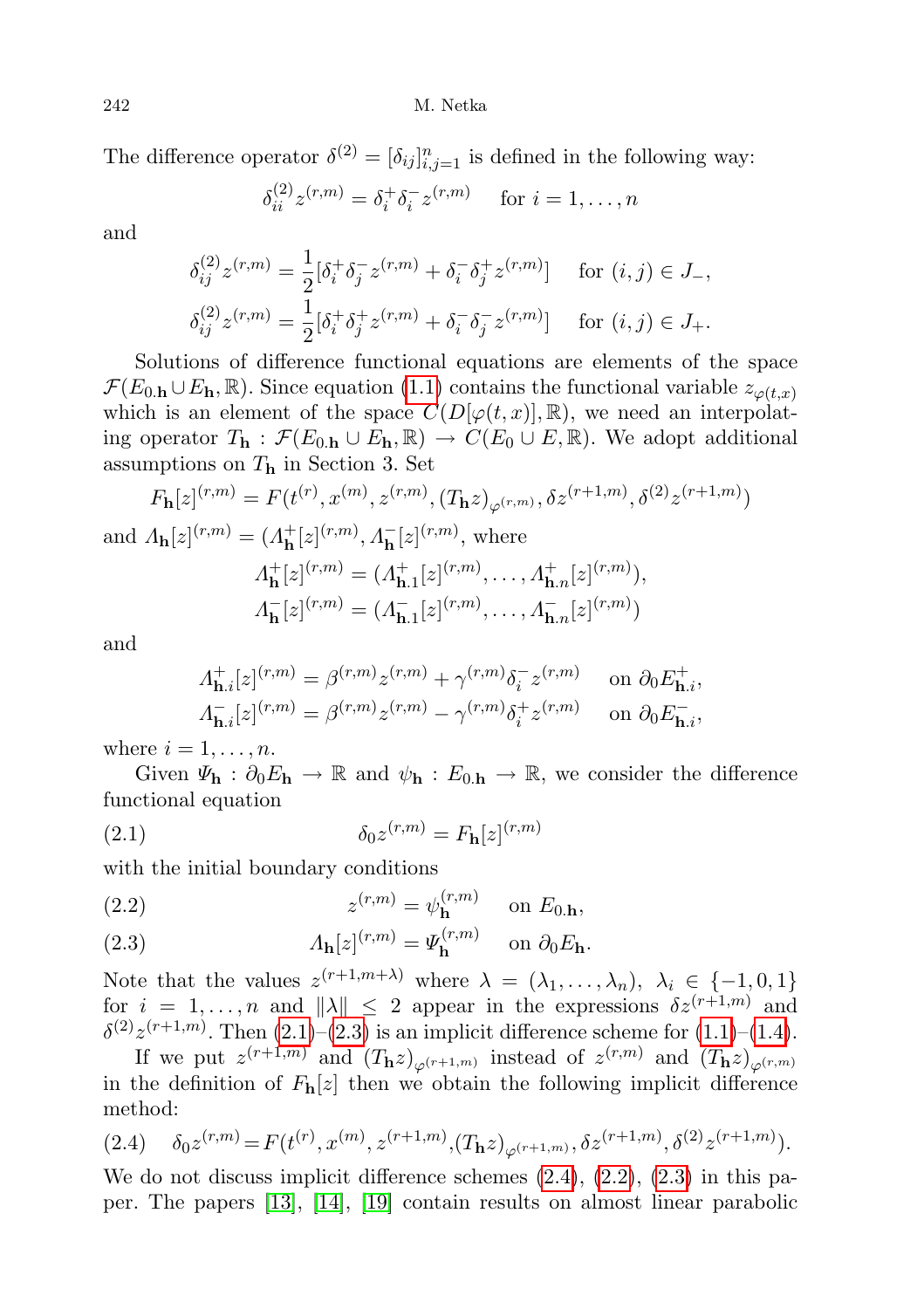equations with a delay time variable and implicit difference equation of the form [\(2.4\)](#page-5-2).

3. Solutions of difference functional problems. We give sufficient conditions for the existence and uniqueness of a solution to  $(2.1)$ – $(2.3)$ .

ASSUMPTION  $\mathbf{H}_*[F]$ . The function  $F : \Xi \to \mathbb{R}$  of the variables  $(t, x, p, w, \Xi)$  $(q, s), q = (q_1, \ldots, q_n), s = [s_{ij}]_{i,j=1}^n$ , satisfies condition (V) and

1)  $F$  is continuous, the derivatives

$$
\partial_q F = (\partial_{q_1} F, \dots, \partial_{q_n} F), \quad \partial_s F = [\partial_{s_{ij}} F]_{i,j=1}^n
$$

exist and the functions  $\partial_q F : \Xi \to \mathbb{R}^n$ ,  $\partial_s F : \Xi \to M_{n \times n}$  are continuous and bounded,

2) the matrix  $\partial_s F$  is symmetric and

<span id="page-6-1"></span>(3.1) 
$$
\sum_{i,j=1}^n \partial_{s_{ij}} F(P) \lambda_i \lambda_j \ge 0 \quad \text{for } P \in \Xi, \, \lambda = (\lambda_1, \dots, \lambda_n) \in \mathbb{R}^n,
$$

<span id="page-6-0"></span>(3.2) 
$$
\partial_{s_{ij}} F(P) \ge 0 \text{ for } (i,j) \in J_+, \quad \partial_{s_{ij}} F(P) \le 0 \text{ for } (i,j) \in J_-,
$$
  
where  $P \in \Xi$ ,

<span id="page-6-2"></span>3) the steps of the mesh satisfy the conditions

$$
(3.3) \quad -\frac{1}{2} \left| \partial_{q_i} F(P) \right| + \frac{1}{h_i} \partial_{s_{ii}} F(P) - \sum_{\substack{j=1 \ j \neq i}}^n \frac{1}{h_j} \left| \partial_{s_{ij}} F(P) \right| \ge 0, \quad i = 1, \dots, n,
$$

where  $P \in \mathbb{Z}$ .

REMARK 3.1. We have assumed that for each  $(i, j) \in J$ , the function  $g_{ij}(P) = \text{sign}\,\partial_{s_{ij}}F(P), \quad P \in \Xi,$ 

is constant. Relations [\(3.2\)](#page-6-0) can be considered as definitions of the sets  $J_+$ and  $J_$ . For the symmetric matrix  $\partial_s F$  the following condition is satisfied:  $(j, i) \in J_+$  if  $(i, j) \in J_+$ .

REMARK 3.2. Suppose that there is  $\tilde{c} > 0$  such that

$$
\partial_{s_{ii}} F(P) - \sum_{\substack{j=1 \ j \neq i}}^n |\partial_{s_{ij}} F(P)| \geq \tilde{c}, \quad P \in \Xi, i = 1, \dots, n.
$$

Then condition [\(3.1\)](#page-6-1) is satisfied (see [\[18\]](#page-21-1)) and there is  $\varepsilon_0 > 0$  such that inequalities [\(3.3\)](#page-6-2) hold for  $||h|| < \varepsilon_0$  and for  $h_1 = \cdots = h_n$ .

For  $z \in C(E_0 \cup E, \mathbb{R})$  and  $u \in \mathcal{F}(E_{0,h} \cup E_h, \mathbb{R})$  we define the seminorms  $||z||_t = \max\{|z(\tau, x)| : (\tau, x) \in (E_0 \cup E) \cap ([-b_0, t] \times \mathbb{R}^n)\},\$  $||u||_{\mathbf{h},r} = \max\{|u^{(i,m)}| : (t^{(i)}, x^{(m)}) \in (E_{0,\mathbf{h}} \cup E_{\mathbf{h}}) \cap ([-b_0, t^{(r)}] \times \mathbb{R}^n)\},\$ for  $0 \le t \le a$  and  $0 \le r \le K$ .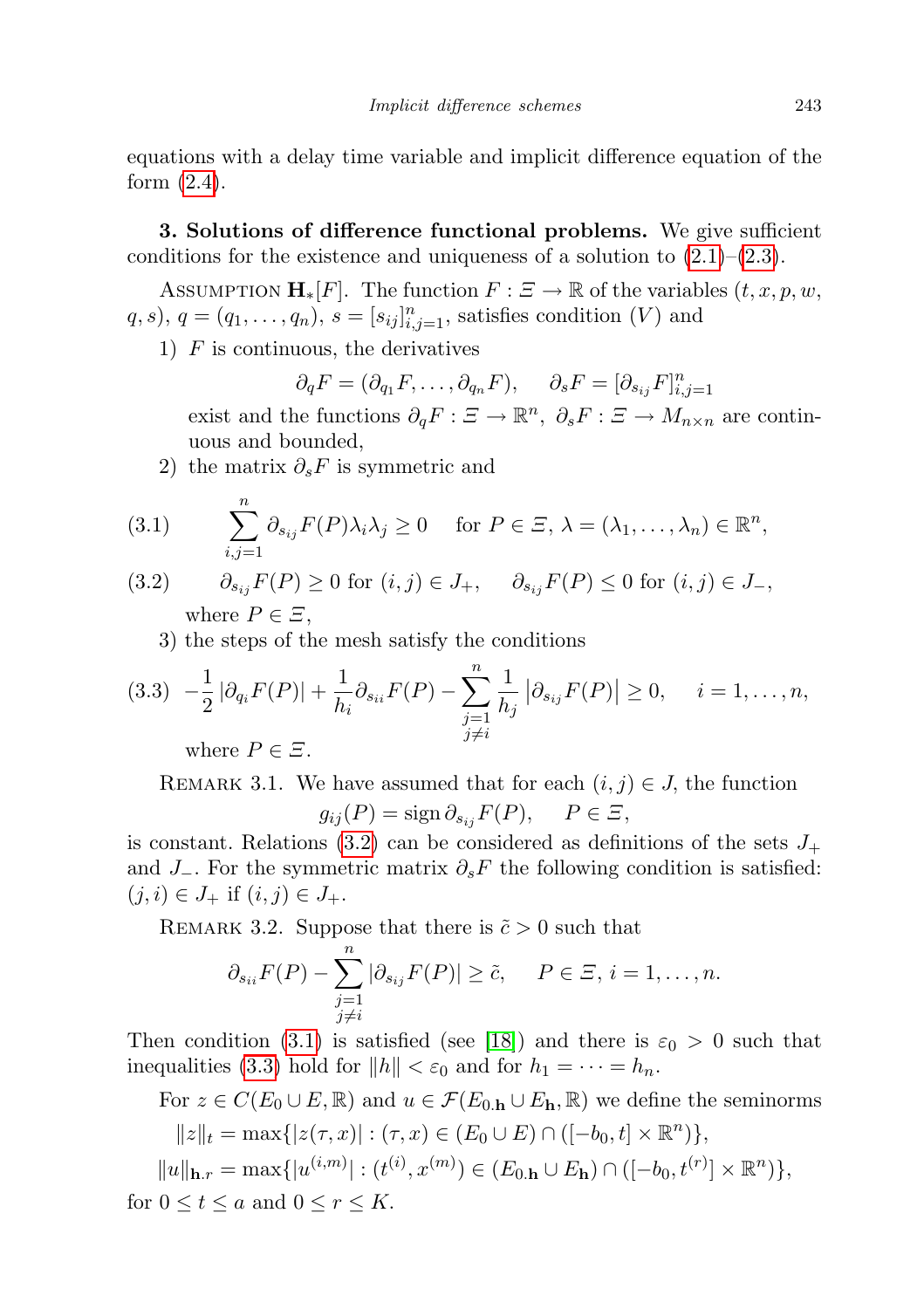THEOREM 3.3. Suppose that Assumption  $\mathbf{H}_*[F]$  is satisfied and  $\psi_{\mathbf{h}}$ :  $E_{0,\mathbf{h}} \to \mathbb{R}, \Psi_{\mathbf{h}} : \partial_0 E_{\mathbf{h}} \to \mathbb{R}, \ \beta : \partial_0 E_{\mathbf{h}} \to (0, +\infty), \ \gamma : \partial_0 E_{\mathbf{h}} \to \mathbb{R}_+$ . Then there is exactly one solution  $u_{h}: E_{0,h} \cup E_{h} \to \mathbb{R}$  of problem  $(2.1)$ – $(2.3)$ .

*Proof.* Suppose that  $0 \leq r \leq K$  is fixed and that the solution  $u_{h}$  to problem  $(2.1)–(2.3)$  $(2.1)–(2.3)$  $(2.1)–(2.3)$  is given on the set  $(E_{0.\text{h}} \cup E_{\text{h}}) \cap ([-b_0, t^{(r)}] \times \mathbb{R}^n)$ . We prove that the values  $u_{\mathbf{h}}^{(r+1,m)}$  $\mathbf{h}^{(r+1,m)}$ ,  $-M \leq m \leq M$ , exist and that they are unique. It is sufficient to show that there exists exactly one solution of the system of equations

$$
(3.4)
$$

<span id="page-7-0"></span>
$$
z^{(r+1,m)} = u_{\mathbf{h}}^{(r,m)} + h_0 F(t^{(r)}, x^{(m)}, u_{\mathbf{h}}^{(r,m)}, (T_{\mathbf{h}} u_{\mathbf{h}})_{\varphi^{(r,m)}}, \delta z^{(r+1,m)}, \delta^{(2)} z^{(r+1,m)}),
$$
  
where  $-(M-1) \le m \le M-1$ , and

<span id="page-7-1"></span>(3.5) 
$$
\Lambda[z]^{(r+1,m)} = \Psi_{\mathbf{h}}^{(r+1,m)} \quad \text{on } \partial_0 E_{\mathbf{h}}.
$$

There is  $A_{\mathbf{h}} \in \mathbb{R}_+$  such that

<span id="page-7-4"></span>
$$
(3.6) \t A_{\mathbf{h}} \ge 2h_0 \sum_{i=1}^n \frac{1}{h_i^2} \partial_{s_{ii}} F(P) - h_0 \sum_{(i,j)\in J} \frac{1}{h_i h_j} |\partial_{s_{ij}} F(P)|, \quad P \in \Xi.
$$

Write

$$
\mathbb{G}_i^{(r,m)}[\tau] = \frac{h_i \Psi_{\mathbf{h}}^{(r,m)}}{h_i \beta^{(r,m)} + \gamma^{(r,m)}} + \frac{\gamma^{(r,m)}}{h_i \beta^{(r,m)} + \gamma^{(r,m)}}\tau, \quad i = 1, \dots, n,
$$

where  $\tau \in \mathbb{R}$ , and

$$
\mathcal{G}_{\mathbf{h}}^{(r,m)}[q,s] = F(t^{(r)}, x^{(m)}, u_{\mathbf{h}}^{(r,m)}, (T_{\mathbf{h}}u_{\mathbf{h}})_{\varphi^{(r,m)}}, q, s),
$$

where  $q \in \mathbb{R}^n$ ,  $s \in M_{n \times n}$ . The difference problem [\(3.4\)](#page-7-0), [\(3.5\)](#page-7-1) is equivalent to the system

(3.7)

<span id="page-7-2"></span>
$$
z^{(r+1,m)} = \frac{1}{1+A_{\mathbf{h}}} \left[ A_{\mathbf{h}} z^{(r+1,m)} + u_{\mathbf{h}}^{(r,m)} + h_0 \mathcal{G}_{\mathbf{h}}^{(r,m)} [\delta z^{(r+1,m)}, \delta^{(2)} z^{(r+1,m)}] \right],
$$

where  $-(M-1) \le m \le M-1$  and

<span id="page-7-3"></span>(3.8) 
$$
z^{(r+1,m)} = \mathbb{G}_i^{(r+1,m)} [z^{(r+1,m-e_i)}] \text{ on } \partial_0 E_{\mathbf{h},i}^+,
$$

$$
z^{(r+1,m)} = \mathbb{G}_i^{(r+1,m)} [z^{(r+1,m+e_i)}] \text{ on } \partial_0 E_{\mathbf{h},i}^-,
$$

where  $i = 1, ..., n$ . Set  $X_{\mathbf{h}} = \{x^{(m)} : -M \leq m \leq M\}$ . For  $\chi \in \mathcal{F}(X_{\mathbf{h}}, \mathbb{R})$  we write  $\chi^{(m)} = \chi(x^{(m)})$  and

$$
\delta \chi^{(m)} = (\delta_1 \chi^{(m)}, \dots, \delta_n \chi^{(m)}), \quad \delta^{(2)} \chi^{(m)} = [\delta_{ij} \chi^{(m)}]_{i,j=1}^n,
$$

where  $\delta_i$ ,  $\delta_{ij}$ ,  $1 \leq i \leq n$ , are defined in Section 2. The norm in the space  $\mathcal{F}(X_{h},\mathbb{R})$  is defined by

$$
\|\chi\|_{X_{\mathbf{h}}} = \max\{|\chi^{(m)}| : x^{(m)} \in X_{\mathbf{h}}\}.
$$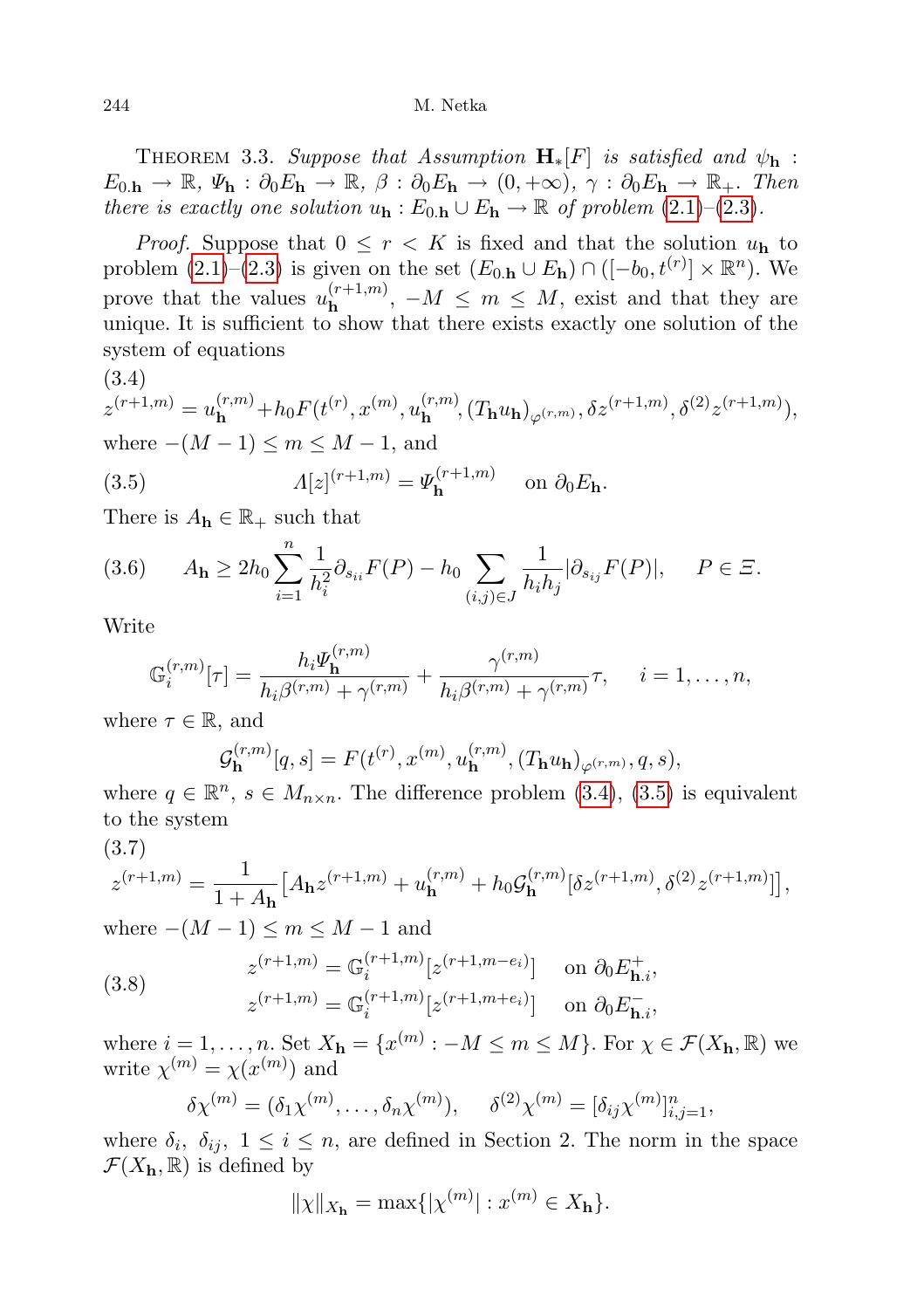Set

$$
Y_{\mathbf{h}} = \{ \chi \in \mathcal{F}(X_{\mathbf{h}}, \mathbb{R}) : \chi^{(m)} = \mathbb{G}_i^{(r+1,m)} [\chi^{(m-e_i)}] \text{ on } \partial_0 E_{\mathbf{h},i}^+ \text{ and}
$$

$$
\chi^{(m)} = \mathbb{G}_i^{(r+1,m)} [\chi^{(m+e_i)}] \text{ on } \partial_0 E_{\mathbf{h},i}^-, \ i = 1, \dots, n \}.
$$

Let  $W_{r,\mathbf{h}}$  be an operator defined on  $Y_{\mathbf{h}}$  in the following way:

$$
W_{r,\mathbf{h}}[\chi]^{(m)} = \frac{1}{1 + A_{\mathbf{h}}} \left[ A_{\mathbf{h}} \chi^{(m)} + u_{\mathbf{h}}^{(r,m)} + h_0 \mathcal{G}_{\mathbf{h}}^{(r,m)} [\delta \chi^{(r+1,m)}, \delta^{(2)} \chi^{(r+1,m)}] \right],
$$

where  $-(M-1) \le m \le M-1$  and

<span id="page-8-0"></span>(3.9) 
$$
W_{r,\mathbf{h}}[\chi]^{(m)} = \mathbb{G}_i^{(r+1,m)}[W_{r,\mathbf{h}}[\chi]^{(m-e_i)}] \text{ on } \partial_0 E_{\mathbf{h},i}^+
$$

<span id="page-8-1"></span>(3.10) 
$$
W_{r,\mathbf{h}}[\chi]^{(m)} = \mathbb{G}_i^{(r+1,m)}[W_{r,\mathbf{h}}[\chi]^{(m+e_i)}] \text{ on } \partial_0 E_{\mathbf{h},i}^-,
$$

where  $i = 1, ..., n$ . It follows that  $W_{r,h} : Y_h \to Y_h$ . It is clear that problem [\(3.7\)](#page-7-2), [\(3.8\)](#page-7-3) is equivalent to the equation

<span id="page-8-3"></span>
$$
\chi = W_{r,\mathbf{h}}[\chi].
$$

Now we prove that for  $\chi, \bar{\chi} \in Y_{\mathbf{h}}$  we have

<span id="page-8-2"></span>(3.12) 
$$
||W_{r,\mathbf{h}}[\chi] - W_{r,\mathbf{h}}[\bar{\chi}]||_{X_{\mathbf{h}}} \leq \frac{A_{\mathbf{h}}}{1 + A_{\mathbf{h}}} ||\chi - \bar{\chi}||_{X_{\mathbf{h}}}.
$$

Suppose that  $-(M-1) \le m \le M-1$ . Set

$$
P[\tau, \chi, \bar{\chi}]^{(r,m)} = (t^{(r)}, x^{(m)}, u_{\mathbf{h}}^{(r,m)}, (T_{\mathbf{h}} u_{\mathbf{h}})_{\varphi^{(r,m)}},
$$

$$
(1 - \tau)\delta\bar{\chi}^{(m)} + \tau\delta\chi^{(m)}, (1 - \tau)\delta^{(2)}\bar{\chi}^{(m)} + \tau\delta^{(2)}\chi^{(m)})
$$

and

$$
S_0[\chi, \bar{\chi}]^{(r,m)} = h_0 \sum_{(i,j)\in J} \frac{1}{h_i h_j} \int_0^1 |\partial_{s_{ij}} F(P[\tau, \chi, \bar{\chi}]^{(r,m)})| d\tau
$$
  

$$
- 2h_0 \sum_{i=1}^n \frac{1}{h_i^2} \int_0^1 \partial_{s_{ii}} F(P[\tau, \chi, \bar{\chi}]^{(r,m)}) d\tau,
$$
  

$$
S_{i.+\chi, \bar{\chi}]^{(r,m)} = \frac{h_0}{2h_i} \int_0^1 \partial_{q_i} F(P[\tau, \chi, \bar{\chi}]^{(r,m)}) d\tau
$$
  

$$
+ \frac{h_0}{h_i^2} \int_0^1 \partial_{s_{ii}} F(P[\tau, \chi, \bar{\chi}]^{(r,m)}) d\tau - h_0 \sum_{\substack{j=1 \ j \neq i}}^n \frac{1}{h_i h_j} \int_0^1 |\partial_{s_{ij}} F(P[\tau, \chi, \bar{\chi}]^{(r,m)})| d\tau,
$$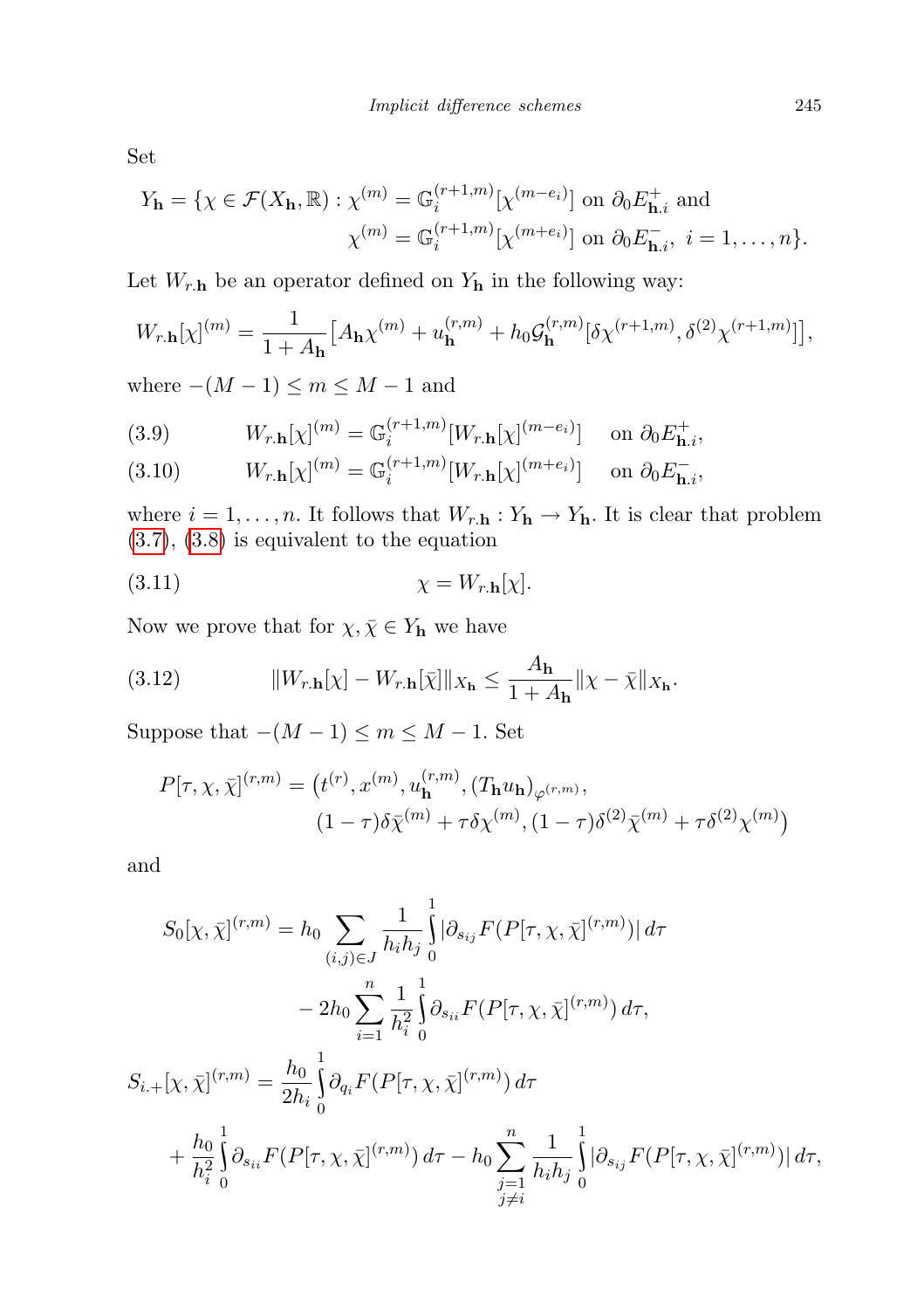$$
S_{i.} - [\chi, \bar{\chi}]^{(r,m)} = -\frac{h_0}{2h_i} \int_0^1 \partial_{q_i} F(P[\tau, \chi, \bar{\chi}]^{(r,m)}) d\tau + \frac{h_0}{h_i^2} \int_0^1 \partial_{s_{ii}} F(P[\tau, \chi, \bar{\chi}]^{(r,m)}) d\tau - h_0 \sum_{\substack{j=1 \ j \neq i}}^n \frac{1}{h_i h_j} \int_0^1 |\partial_{s_{ij}} F(P[\tau, \chi, \bar{\chi}]^{(r,m)})| d\tau,
$$

where  $i = 1, \ldots, n$  and

$$
S_{ij}[\chi, \bar{\chi}]^{(r,m)} = \frac{h_0}{2h_i h_j} \int_0^1 \partial_{s_{ij}} F(P[\tau, \chi, \bar{\chi}]^{(r,m)}) d\tau, \quad (i, j) \in J.
$$

By using the Hadamard mean value theorem for the difference

$$
\mathcal{G}_{\mathbf{h}}^{(r,m)}[\delta\chi^{(m)},\delta^{(2)}\chi^{(m)}] - \mathcal{G}_{\mathbf{h}}^{(r,m)}[\delta\bar{\chi}^{(m)},\delta^{(2)}\bar{\chi}^{(m)}]
$$

we get

$$
\begin{split} \left[W_{r,\mathbf{h}}[\chi]^{(m)} - W_{r,\mathbf{h}}[\bar{\chi}]^{(m)}\right] (1 + A_{\mathbf{h}}) &= (A_{\mathbf{h}} + S_0[\chi, \bar{\chi}]^{(r,m)})(\chi - \bar{\chi})^{(m)} \\ &+ \sum_{i=1}^n S_{i,+}[\chi, \bar{\chi}]^{(r,m)}(\chi - \bar{\chi})^{(m+e_i)} + \sum_{i=1}^n S_{i,-}[\chi, \bar{\chi}]^{(r,m)}(\chi - \bar{\chi})^{(m-e_i)} \\ &+ \sum_{(i,j)\in J_+} S_{ij}[\chi, \bar{\chi}]^{(r,m)}\left[ (\chi - \bar{\chi})^{(m+e_i+e_j)} + (\chi - \bar{\chi})^{(m-e_i-e_j)} \right] \\ &- \sum_{(i,j)\in J_-} S_{ij}[\chi, \bar{\chi}]^{(r,m)}\left[ (\chi - \bar{\chi})^{(m+e_i-e_j)} + (\chi - \bar{\chi})^{(m-e_i+e_j)} \right]. \end{split}
$$

We conclude from  $(3.1)$ ,  $(3.2)$  and  $(3.6)$  that

$$
A_{\mathbf{h}} + S_0[\chi, \bar{\chi}]^{(r,m)} \ge 0, \ S_{i, +}[\chi, \bar{\chi}]^{(r,m)} \ge 0, \ S_{i, -}[\chi, \bar{\chi}]^{(r,m)} \ge 0, \ i = 1, \dots, n,
$$
  

$$
S_{ij}[\chi, \bar{\chi}]^{(r,m)} \ge 0 \quad \text{for } (i, j) \in J_+, \quad S_{ij}[\chi, \bar{\chi}]^{(r,m)} \le 0 \quad \text{for } (i, j) \in J_-
$$

and

$$
S_0[\chi, \bar{\chi}]^{(m)} + \sum_{i=1}^n S_{i,+}[\chi, \bar{\chi}]^{(r,m)} + \sum_{i=1}^n S_{i,-}[\chi, \bar{\chi}]^{(r,m)} + 2 \sum_{(i,j) \in J} |S_{ij}[\chi, \bar{\chi}]^{(r,m)}| = 0.
$$

Thus we get

(3.13)

<span id="page-9-0"></span>
$$
||W_{r,\mathbf{h}}[\chi]^{(m)} - W_{r,\mathbf{h}}[\bar{\chi}]^{(m)}|| \le \frac{A_{\mathbf{h}}}{1 + A_{\mathbf{h}}} ||\chi - \bar{\chi}||_{X_{\mathbf{h}}} \quad \text{ for } -(M-1) \le m \le M-1.
$$

Suppose that  $(t^{(r+1)}, x^{(m)}) \in \partial_0 E_{\mathbf{h}}$ . It follows from [\(3.9\)](#page-8-0), [\(3.10\)](#page-8-1) that

$$
W_{r,\mathbf{h}}[\chi]^{(m)} - W_{r,\mathbf{h}}[\bar{\chi}]^{(m)} = \frac{\gamma^{(r,m)}}{h_i \beta^{(r,m)} + \gamma^{(r,m)}} \{W_{r,\mathbf{h}}[\chi]^{(m-e_i)} - W_{r,\mathbf{h}}[\bar{\chi}]^{(m-e_i)}\}
$$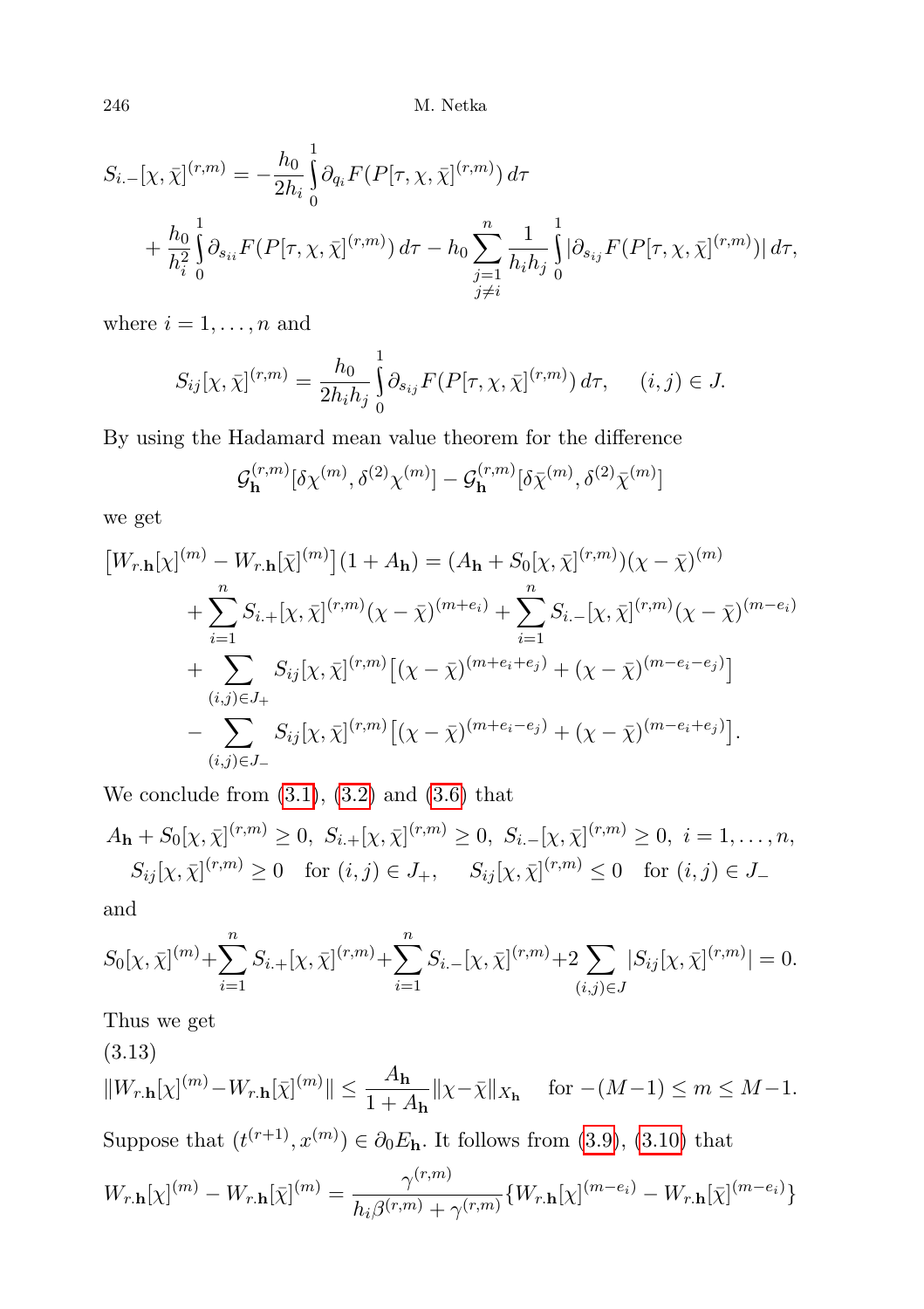for  $(t^{(r+1)}, x^{(m)}) \in \partial_0 E_{\mathbf{h},i}^+$  and

$$
W_{r,\mathbf{h}}[\chi]^{(m)} - W_{r,\mathbf{h}}[\bar{\chi}]^{(m)} = \frac{\gamma^{(r,m)}}{h_i \beta^{(r,m)} + \gamma^{(r,m)}} \{W_{r,\mathbf{h}}[\chi]^{(m+e_i)} - W_{r,\mathbf{h}}[\bar{\chi}]^{(m+e_i)}\}
$$

for  $(t^{(r+1)}, x^{(m)}) \in \partial_0 E_{\mathbf{h},i}^-$ , where  $i = 1, \ldots, n$ . The result is

<span id="page-10-0"></span>(3.14) 
$$
||W_{r,\mathbf{h}}[\chi]^{(m)} - W_{r,\mathbf{h}}[\bar{\chi}]^{(m)}|| \leq \frac{A_{\mathbf{h}}}{1 + A_{\mathbf{h}}} ||\chi - \bar{\chi}||_{X_{\mathbf{h}}}
$$

for  $(t^{(r+1)}, x^{(m)}) \in \partial_0 E_{\mathbf{h}}$ . Relations [\(3.13\)](#page-9-0) and [\(3.14\)](#page-10-0) imply [\(3.12\)](#page-8-2). The Banach fixed point theorem implies that there exists exactly one solution to [\(3.11\)](#page-8-3). It follows that the values  $u_{\mathbf{h}}^{(r+1,m)}$  $h^{(r+1,m)}$ ,  $-M \leq m \leq M$ , exist and that they are unique. Since  $u<sub>h</sub>$  is given on  $E<sub>0,h</sub>$ , the proof is completed by induction.

4. Estimates of solutions. Now we give estimates of solutions to  $(1.1)$ –  $(1.4)$  and  $(2.1)$ – $(2.3)$ .

ASSUMPTION  $\mathbf{H}[F, \sigma_0]$ . Suppose that Assumption  $\mathbf{H}_\ast[F]$  is satisfied and

1) the function  $\sigma_0 : [0, a] \times \mathbb{R}_+ \to \mathbb{R}_+$  is continuous, nondecreasing with respect to both variables, and for each  $\eta \in \mathbb{R}_+$  there exists on [0, a] the maximal solution of the Cauchy problem

(4.1) 
$$
\omega'(t) = \sigma_0(t, \omega(t)), \quad \omega(t) = \eta,
$$

<span id="page-10-1"></span>2) the estimate

(4.2) 
$$
|F(t, x, p, w, \mathbf{0}_n, \mathbf{0}_{[n]})| \leq \sigma_0(t, \max\{|p|, \|w\|_B\})
$$

is satisfied for  $(t, x) \in E$ ,  $p \in \mathbb{R}$ ,  $w \in C(B, \mathbb{R})$ , where  $\mathbf{0}_n = (0, \ldots, 0) \in$  $\mathbb{R}^n$  and  $\mathbf{0}_{[n]} \in M_{n \times n}$  is the zero matrix,

- 3) the functions  $\beta : \partial_0 E \to (0, \infty), \gamma : \partial_0 E \to \mathbb{R}_+$  are continuous and the constant  $B > 0$  is such that  $\beta(t, x) \geq B$  on  $\partial_0 E$ ,
- 4) the following initial boundary estimates are satisfied:

(4.3) 
$$
|\psi(t,x)| \leq \tilde{\eta}
$$
 on  $E_0$  and  $|\Psi(t,x)| \leq \tilde{B}\omega(t,\tilde{\eta})$  on  $\partial_0 E$ ,

<span id="page-10-4"></span> $|\psi_{\mathbf{h}}^{(r,m)}\rangle$  $|\Psi_{\mathbf{h}}^{(r,m)}| \leq \tilde{\eta}$  on  $E_{0,\mathbf{h}}$  and  $|\Psi_{\mathbf{h}}^{(r,m)}|$ (4.4)  $|\psi_{\mathbf{h}}^{(r,m)}| \leq \tilde{\eta}$  on  $E_{0,\mathbf{h}}$  and  $|\Psi_{\mathbf{h}}^{(r,m)}| \leq \tilde{B}\omega(t^{(r)}, \tilde{\eta})$  on  $\partial_0 E_{\mathbf{h}},$ 

where  $\omega(\cdot, \tilde{\eta})$  is a maximal solution to problem [\(4.1\)](#page-10-1) with  $\eta = \tilde{\eta}$ ,

<span id="page-10-2"></span>5) there is  $c_0 > 0$  such that  $h_i \leq c_0 h_0$  for  $i = 1, \ldots, n$ .

LEMMA 4.1. Suppose that Assumption  $H[F, \sigma_0]$  is satisfied and v is a solution of problem  $(1.1)–(1.4)$  $(1.1)–(1.4)$  $(1.1)–(1.4)$  and v is of class  $C_*$ . Then

(4.5) 
$$
|v(t,x)| \le \omega(t,\tilde{\eta}) \quad on \ E.
$$

*Proof.* For  $\varepsilon > 0$  we denote by  $\omega(\cdot, \tilde{\eta}, \varepsilon)$  the right hand maximal solution of the Cauchy problem

<span id="page-10-3"></span>(4.6) 
$$
\omega'(t) = \sigma_0(t, \omega(t)) + \varepsilon, \quad \omega(0) = \tilde{\eta} + \varepsilon.
$$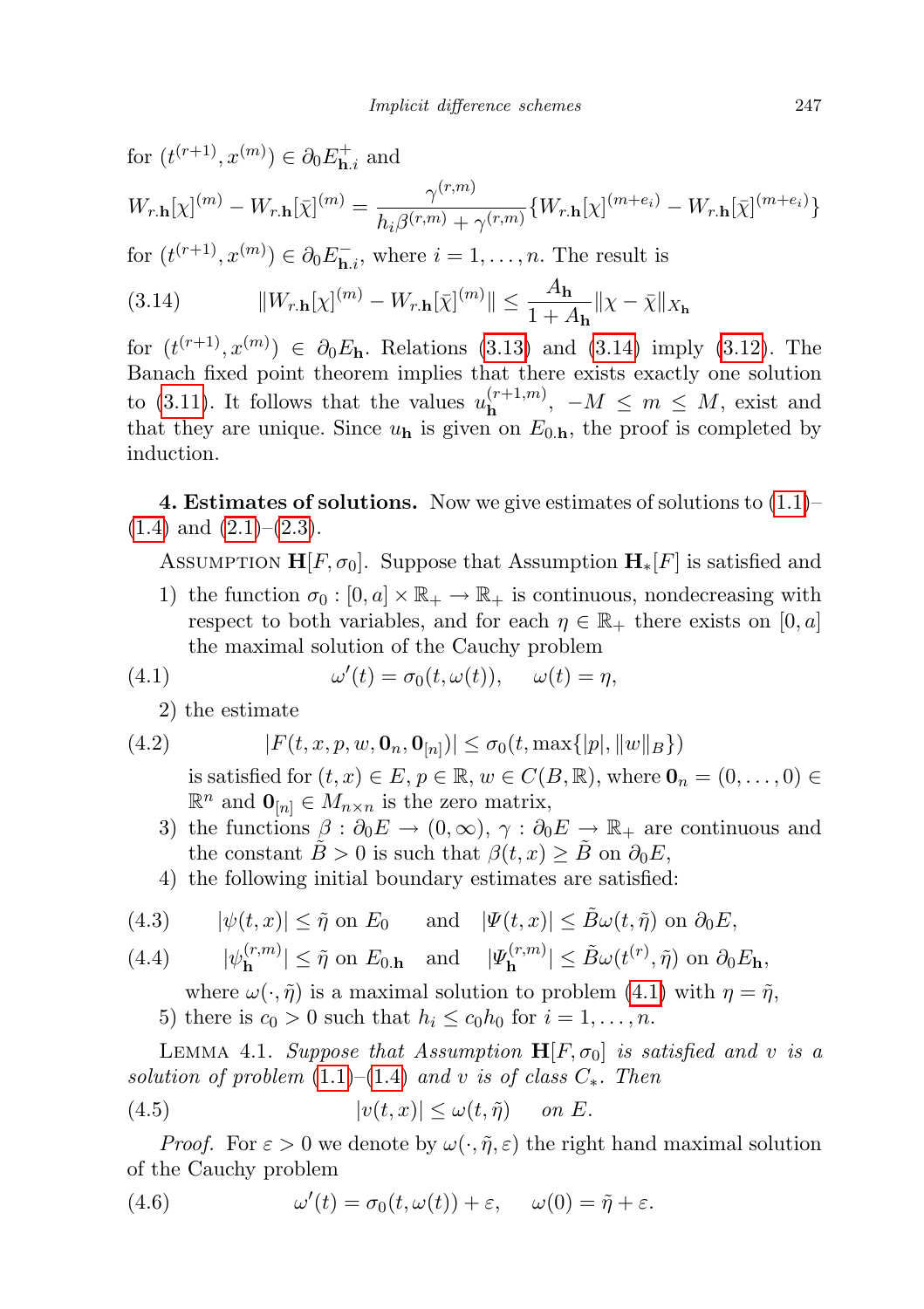There exists  $\tilde{\varepsilon} > 0$  such that for  $0 < \varepsilon < \tilde{\varepsilon}$  the solution  $\omega(\cdot, \tilde{\eta}, \varepsilon)$  is defined on  $[0, a]$  and  $\lim_{\varepsilon \to 0} \omega(t, \tilde{\eta}, \varepsilon) = \omega(t, \tilde{\eta})$  uniformly on  $[0, a]$ . Write  $\zeta(t) = ||v||_t$ ,  $t \in [0, a]$ . We prove that

(4.7) 
$$
\zeta(t) < \omega(t, \tilde{\eta}, \varepsilon) \quad \text{for } t \in [0, a].
$$

Suppose for contradiction that assertion [\(4.7\)](#page-11-0) fails to be true. Then the set  $\Sigma_{+} = \{t \in [0, a] : \zeta(t) \geq \omega(t, \tilde{\eta}, \varepsilon)\}\$ is not empty. If we put  $\tilde{t} = \min \Sigma_{+}$ , from condition 4) it is clear that  $\tilde{t} > 0$  and there exists  $\tilde{x} \in [-b, b]$  such that

<span id="page-11-2"></span><span id="page-11-0"></span>
$$
\omega(\tilde{t},\tilde{\eta},\varepsilon)=\zeta(\tilde{t})=\left|v(\tilde{t},\tilde{x})\right|.
$$

There are two possibilities: either (i)  $v(\tilde{t},\tilde{x}) = \omega(\tilde{t},\tilde{\eta},\varepsilon)$  or (ii)  $v(\tilde{t},\tilde{x}) =$  $-\omega(\tilde{t},\tilde{\eta},\varepsilon)$ . Let us consider the first case. We conclude from conditions 3) and 4) of Assumption  $\mathbf{H}[F, \sigma_0]$  that  $(\tilde{t}, \tilde{x}) \notin \partial_0 E$ . Hence  $(\tilde{t}, \tilde{x}) \in E \setminus \partial_0 E$ . We have

(4.8) 
$$
D_{-}\zeta(\tilde{t}) \geq \omega'(\tilde{t}, \tilde{\eta}, \varepsilon).
$$

Set

$$
A(t, x)
$$
  
=  $F(t, x, v(t, x), v_{\varphi(t, x)}, \partial_x v(t, x), \partial_{xx} v(t, x)) - F(t, x, v(t, x), v_{\varphi(t, x)}, \mathbf{0}_n, \mathbf{0}_{[n]}),$   

$$
B(t, x) = F(t, x, v(t, x), v_{\varphi(t, x)}, \mathbf{0}_n, \mathbf{0}_{[n]}).
$$

It follows from Hadamard's mean value theorem that

$$
A(t, x) = \sum_{i=1}^{n} \int_{0}^{1} \partial_{q_i} F(\tilde{P}[\tau, v]) d\tau \, \partial_{x_i} v(t, x) + \sum_{i, j=1}^{n} \int_{0}^{1} \partial_{s_{ij}} F(\tilde{P}[\tau, v]) d\tau \, \partial_{x_i x_j} v(t, x),
$$

where  $\tilde{P}[\tau, v]$ ,  $0 \leq \tau \leq 1$ , are intermediate points defined by the theorem. Since  $\tilde{x} \in (-b, b)$ , we have  $\partial_x v(\tilde{t}, \tilde{x}) = 0$  and

(4.9) 
$$
\sum_{i,j=1}^n \partial_{x_i x_j} v(\tilde{t}, \tilde{x}) \lambda_i \lambda_j \leq 0 \quad \text{for } \lambda \in \mathbb{R}^n.
$$

We have

<span id="page-11-1"></span>
$$
D_{-}\zeta(\tilde{t}) \leq \partial_t v(\tilde{t}, \tilde{x}) = A(\tilde{t}, \tilde{x}) + B(\tilde{t}, \tilde{x})
$$

From conditions 1), 2) of Assumption  $\mathbf{H}[F, \sigma_0]$  and from [\(4.9\)](#page-11-1) we conclude that

$$
D_-\zeta(\tilde{t}) \le \sigma_0(\tilde{t}, \omega(\tilde{t}, \tilde{\eta}, \varepsilon)) < \omega'(\tilde{t}, \tilde{\eta}, \varepsilon),
$$

which contradicts [\(4.8\)](#page-11-2). The case  $v(\tilde{t},\tilde{x}) = -\omega(\tilde{t},\tilde{\eta},\varepsilon)$  can be treated in a similar way. Hence  $\Sigma_{+}$  is empty and inequality [\(4.5\)](#page-10-2) is proved on E. This completes the proof.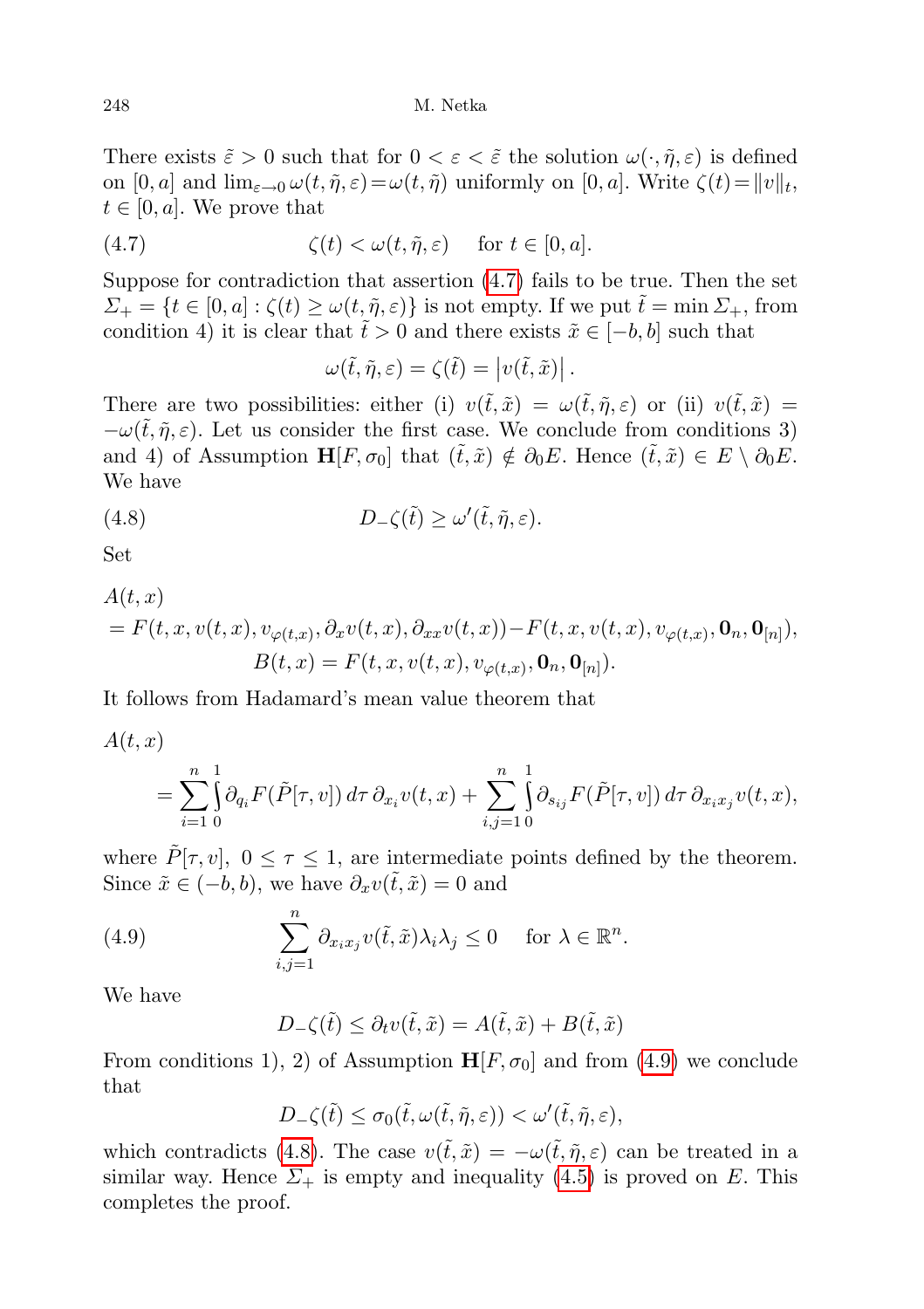ASSUMPTION  $\mathbf{H}[T_{\mathbf{h}}]$ . The operator  $T_{\mathbf{h}} : \mathcal{F}(E_{0,\mathbf{h}} \cup E_{\mathbf{h}}, \mathbb{R}) \to C(E_0 \cup E, \mathbb{R})$ satisfies the conditions:

1) for  $z, \tilde{z} \in \mathcal{F}(E_{0,\mathbf{h}} \cup E_{\mathbf{h}}, \mathbb{R})$  we have

 $||T_{\mathbf{h}}[z] - T_{\mathbf{h}}[\tilde{z}]||_{t^{(r)}} \le ||z - \tilde{z}||_{\mathbf{h}.r}, \quad 0 \le r \le K,$ 

2) if  $z: E_0 \cup E \to \mathbb{R}$  is of class  $C^2$  then there is  $\gamma_* : \mathbb{H} \to \mathbb{R}_+$  such that

$$
||T_{\mathbf{h}}[z_{\mathbf{h}}] - z||_{t} \le \gamma_{*}(\mathbf{h}), \ 0 \le t < a, \quad \lim_{\mathbf{h} \to 0} \gamma_{*}(\mathbf{h}) = 0
$$

where  $z_h$  is the restriction of z to the set  $E_{0,h} \cup E_h$ ,

3) if  $\mathbb{O}_{h} \in \mathcal{F}(E_{0,h} \cup E_{h}, \mathbb{R})$  is given by  $\mathbb{O}_{h}(t,x) = 0$  for  $(t,x) \in E_{0,h} \cup E_{h}$ then  $T_{\mathbf{h}}[\mathbb{O}_{\mathbf{h}}](t,x) = 0$  for  $(t,x) \in E_0 \cup E$ .

REMARK 4.2. The operator  $T_h$  given in [\[3,](#page-21-18) Chapter V], is such that for each  $z: E_0 \cup E \to \mathbb{R}$  of class  $C^2$  there is  $\overline{C} \in \mathbb{R}_+$  such that

<span id="page-12-1"></span>
$$
||z_{\mathbf{h}} - T_{\mathbf{h}} z_{\mathbf{h}}||_{t} \leq \bar{C} ||\mathbf{h}||^{2}, \quad 0 \leq t \leq a,
$$

(see [\[3,](#page-21-18) Theorem 5.27, p. 159]) and conditions 1), 3) of Assumption  $H[T_h]$ are satisfied.

LEMMA 4.3. Suppose that Assumptions  $H[T_h]$ ,  $H[F, \sigma_0]$  are satisfied and  $v_{\rm h}$  is a solution of problem  $(2.1)$ – $(2.3)$ . Then

(4.10) 
$$
|v_{\mathbf{h}}^{(r,m)}| \le \omega(t^{(r)}, \tilde{\eta}) \quad on \ E_{0,\mathbf{h}} \cup E_{\mathbf{h}}.
$$

*Proof.* For  $\varepsilon > 0$  we denote by  $\omega(\cdot, \tilde{\eta}, \varepsilon)$  the right hand maximal solution of the Cauchy problem [\(4.6\)](#page-10-3). There exists  $\tilde{\varepsilon} > 0$  such that for  $0 < \varepsilon < \tilde{\varepsilon}$  the solution  $\omega(\cdot,\tilde{\eta},\varepsilon)$  is defined on  $[0,a]$  and  $\lim_{\varepsilon\to 0} \omega(t,\tilde{\eta},\varepsilon) = \omega(t,\tilde{\eta})$  uniformly on  $[0, a]$ . Write

<span id="page-12-0"></span>
$$
\varepsilon_{\mathbf{h}}^{(r)} = \max\{|v_{\mathbf{h}}^{(i,m)}| : (t^{(i)}, x^{(m)}) \in E_{0,\mathbf{h}} \cup E_{\mathbf{h}}, i \le r\}, \quad 0 \le r \le K.
$$

We now prove that

(4.11) 
$$
\varepsilon_{\mathbf{h}}^{(r)} < \omega(t^{(r)}, \tilde{\eta}, \varepsilon)
$$

where  $0 \leq r \leq K$ . From [\(4.4\)](#page-10-4) we deduce that [\(4.11\)](#page-12-0) is true for  $r = 0$ . Assuming that  $\varepsilon_{\bf h}^{(j)} < \omega(t^{(j)}, \tilde{\eta}, \varepsilon)$  for  $0 \leq j \leq r$  we will prove [\(4.11\)](#page-12-0) for  $r+1$ . There exists  $(t^{(i)}, x^{(m)}) \in E_{\mathbf{h}}$  such that  $\varepsilon_{\mathbf{h}}^{(r+1)} = |v_{\mathbf{h}}^{(i,m)}|$  $\int_{\mathbf{h}}^{(i,m)}$ . If  $i < r + 1$ then  $|v_{\mathbf{h}}^{(i,m)}|$  $|\hat{\mathbf{h}}_{\mathbf{h}}^{(i,m)}| \leq \varepsilon_{\mathbf{h}}^{(r)} < \omega(t^{(r)}, \tilde{\eta}, \varepsilon)$  and consequently  $\varepsilon_{\mathbf{h}}^{(r+1)} < \omega(t^{(r+1)}, \tilde{\eta}, \varepsilon)$ . Suppose that  $\varepsilon_{\mathbf{h}}^{(r+1)} = |v_{\mathbf{h}}^{(r+1,m)}|$  $\mathbf{h}^{(r+1,m)}$ . There are two possibilities: either  $\varepsilon_{\mathbf{h}}^{(r+1)}$  =  $v_{\mathbf{h}}^{(r+1,m)}$  ${}_{h}^{(r+1,m)}$  or  $\varepsilon_{h}^{(r+1)} = -v_{h}^{(r+1,m)}$  $\mathbf{h}^{(r+1,m)}$ . Let us consider the first case. We conclude from conditions 3), 4) of Assumption  $\mathbf{H}[F,\sigma_0]$  that  $(t^{(r+1)},x^{(m)}) \notin \partial_0E_{\mathbf{h}}$ .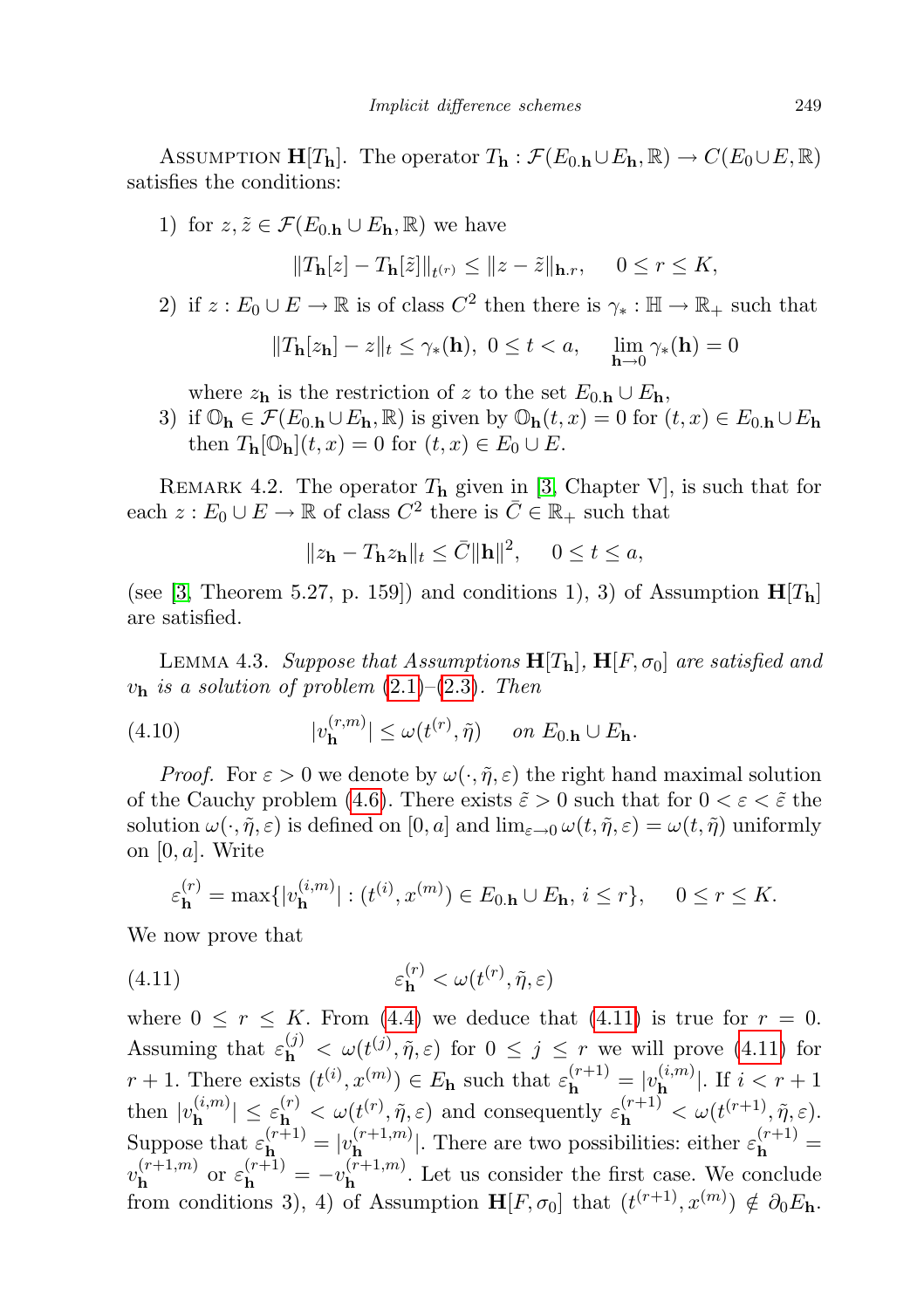Write

<span id="page-13-0"></span>(4.12) 
$$
\tilde{A}^{(r,m)} = F(t^{(r)}, x^{(m)}, v_{\mathbf{h}}^{(r,m)}, (T_{\mathbf{h}}v_{\mathbf{h}})_{\varphi^{(r,m)}}, \delta v_{\mathbf{h}}^{(r+1,m)}, \delta^{(2)}v_{\mathbf{h}}^{(r+1,m)}) - F(t^{(r)}, x^{(m)}, v_{\mathbf{h}}^{(r,m)}, (T_{\mathbf{h}}v_{\mathbf{h}})_{\varphi^{(r,m)}}, \mathbf{0}_n, \mathbf{0}_{[n]}),
$$

and

$$
\tilde{B}^{(r,m)} = F(t^{(r)}, x^{(m)}, v_{\mathbf{h}}^{(r,m)}, (T_{\mathbf{h}}v_{\mathbf{h}})_{\varphi^{(r,m)}}, \mathbf{0}_n, \mathbf{0}_{[n]}).
$$

By applying the Hadamard mean value theorem to the difference [\(4.12\)](#page-13-0) we conclude that there are

$$
S_0^{(r,m)}
$$
,  $S_{i,+}^{(r,m)}$ ,  $S_{i,-}^{(r,m)}$ ,  $i = 1, ..., n$ , and  $S_{ij}^{(r,m)}$ ,  $(i, j) \in J$ ,

such that

$$
v_{\mathbf{h}}^{(r+1,m)}(1+S_0^{(r,m)}) = v_{\mathbf{h}}^{(r,m)} + h_0 \tilde{B}^{(r,m)} + \Big[ \sum_{i=1}^n S_{i,+}^{(r,m)} v_{\mathbf{h}}^{(r+1,m+e_i)} + \sum_{i=1}^n S_{i,-}^{(r,m)} v_{\mathbf{h}}^{(r+1,m-e_i)} + \sum_{(i,j)\in J_+} S_{ij}^{(r,m)} [v_{\mathbf{h}}^{(r+1,m+e_i+e_j)} + v_{\mathbf{h}}^{(r+1,m-e_i-e_j)}] - \sum_{(i,j)\in J_-} S_{ij}^{(r,m)} [v_{\mathbf{h}}^{(r+1,m-e_i+e_j)} + v_{\mathbf{h}}^{(r+1,m+e_i-e_j)}] \Big].
$$

Moreover we have

$$
S_{i}^{(r,m)} \ge 0, \quad S_{i}^{(r,m)} \ge 0 \quad \text{for } i = 1, ..., n,
$$
  

$$
S_{ij}^{(r,m)} \ge 0 \quad \text{for } (i,j) \in J_+, \quad S_{ij}^{(r,m)} \le 0 \quad \text{for } (i,j) \in J_-
$$

and

$$
S_0^{(r,m)} + \sum_{i=1}^n S_{i,+}^{(r,m)} + \sum_{i=1}^n S_{i,-}^{(r,m)} + 2 \sum_{(i,j) \in J} |S_{ij}^{(r,m)}| = 0.
$$

The above relations and Assumption  $\mathbf{H}[F, \sigma_0]$  imply

$$
\varepsilon_{\mathbf{h}}^{(r+1)} \le \varepsilon_{\mathbf{h}}^{(r)} + h_0 \sigma_0(t^{(r)}, \varepsilon_{\mathbf{h}}^{(r)})
$$

and consequently

$$
\varepsilon_{\bf h}^{(r+1)} < \omega(t^{(r)}, \tilde{\eta}, \varepsilon).
$$

The case  $\varepsilon_{\mathbf{h}}^{(r)} = -v_{\mathbf{h}}^{(r+1,m)}$  $\mathbf{h}^{(r+1,m)}$  can be treated in a similar way. Hence the proof of [\(4.11\)](#page-12-0) is complete. From (4.11), letting  $\varepsilon$  tend to 0, we obtain inequality [\(4.10\)](#page-12-1). This proves the lemma.

**5.** Convergence of implicit difference methods. Write  $A = \omega(a, \tilde{\eta})$ , where  $\omega(\cdot, \tilde{\eta})$  is the maximal solution to [\(4.1\)](#page-10-1) and  $K_{C(B,\mathbb{R})}[A] = \{ \omega \in$  $C(B, \mathbb{R}): ||\omega||_B \leq A$ . Set

$$
\Xi_A = E \times [-A, A] \times K_{C(B, \mathbb{R})}[A] \times \mathbb{R}^n \times M_{n \times n}.
$$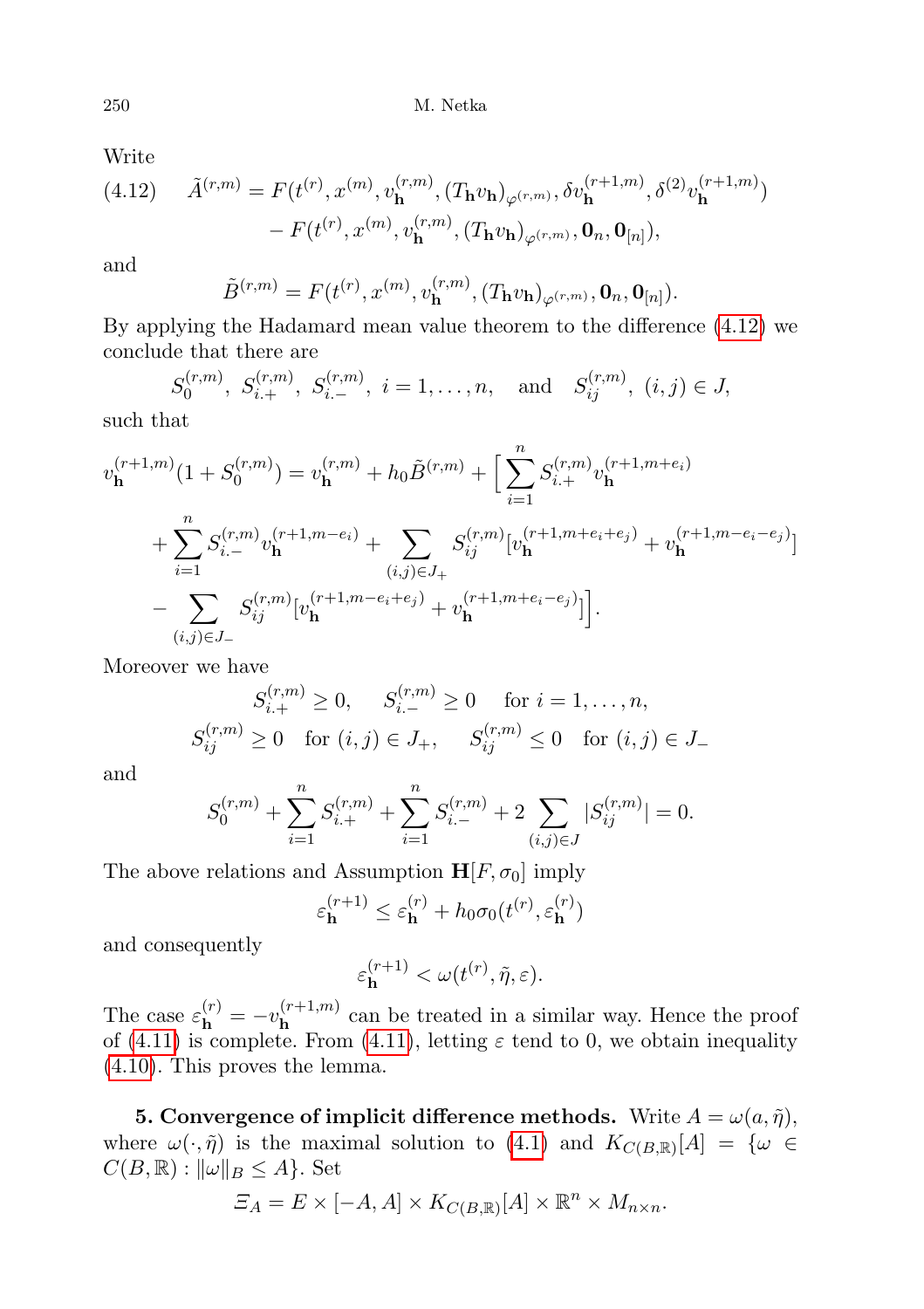ASSUMPTION  $H[\sigma]$ . Assumption  $H[F, \sigma_0]$  is satisfied and there is a function  $\sigma : [0, a] \times \mathbb{R}_+ \to \mathbb{R}_+$  such that:

- 1)  $\sigma$  is continuous and it is nondecreasing with respect to both variables,
- <span id="page-14-0"></span>2) the estimate
- $(5.1)$   $|F(t, x, p, w, q, s) F(t, x, \bar{p}, \bar{w}, q, s)| \leq \sigma(t, \max\{|p \bar{p}|, \|w \bar{w}\|_{B}\})$ is satisfied on  $\mathcal{Z}_A$ ,
	- 3)  $\sigma(t,0) = 0$  for  $t \in [0,a)$  and function  $\bar{\omega} \equiv 0$  is the maximal solution of the Cauchy problem

$$
\omega'(t) = \sigma(t, \omega(t)), \quad \omega(0) = 0.
$$

In the theorems on convergence of difference methods in  $[4]$ ,  $[6]-[9]$  $[6]-[9]$  $[6]-[9]$ , [\[16\]](#page-21-4), [\[17\]](#page-21-5), it is assumed that the corresponding functions  $F$  of the variables  $(t, x, p, w, q, s)$  satisfy estimates of the Perron type globally with respect to  $(p, w)$ . Note that we have assumed estimate [\(5.1\)](#page-14-0) for  $p \in [-A, A]$  and  $w \in K_{C(B,\mathbb{R})}[A]$  only. It is clear that there are differential equations with deviated variables and differential integral equations such that the corre-sponding functions F satisfy condition [\(5.1\)](#page-14-0) on  $\mathcal{Z}_A$  but not on  $\mathcal{Z}$ .

<span id="page-14-2"></span>THEOREM 5.1. Suppose that Assumptions  $H[\sigma]$ ,  $H[T_h]$  are satisfied and

- 1)  $u_{\mathbf{h}}: E_{0,\mathbf{h}} \cup E_{\mathbf{h}} \to \mathbb{R}$  is a solution of  $(2.1)$ – $(2.3)$ ,
- 2)  $v : E_0 \cup E \to \mathbb{R}$  is a solution of [\(1.1\)](#page-1-0)–[\(1.4\)](#page-1-1) and v is of class  $C_*$  and  $v_{\bf h}$  is restriction of v to the set  $E_{0.\bf h} \cup E_{\bf h}$ ,
- 3) there is  $\alpha_0 : \mathbb{H} \to \mathbb{R}_+$  such that

$$
\begin{aligned} |\psi_{\mathbf{h}}^{(r,m)} - \psi^{(r,m)}| &\le \alpha_0(\mathbf{h}) & \text{on } E_{0,\mathbf{h}},\\ |\varPsi_{\mathbf{h}}^{(r,m)} - \varPsi^{(r,m)}| &\le h_0 \alpha_0(\mathbf{h}) & \text{on } \partial_0 E_{\mathbf{h}} \end{aligned}
$$

<span id="page-14-1"></span>and  $\lim_{h\to 0} \alpha_0(h) = 0$ .

Then there is  $\alpha : \mathbb{H} \to \mathbb{R}_+$  such that

(5.2) 
$$
|(u_{\mathbf{h}} - v_{\mathbf{h}})^{(r,m)}| \leq \alpha(\mathbf{h}) \quad on \ E_{\mathbf{h}} \quad and \quad \lim_{\mathbf{h} \to 0} \alpha(\mathbf{h}) = 0.
$$

Proof. The proof starts with the observation that

$$
\delta_{ij}v^{(r,m)} = \frac{1}{2} \int_{0}^{11} \partial_{x_i x_j} v(t^{(r)}, x^{(m)} + sh_i e_i + \tau h_j e_j) ds d\tau + \frac{1}{2} \int_{0}^{11} \partial_{x_i x_j} v(t^{(r)}, x^{(m)} - sh_i e_i - \tau h_j e_j) ds d\tau \quad \text{for } (i, j) \in J_+
$$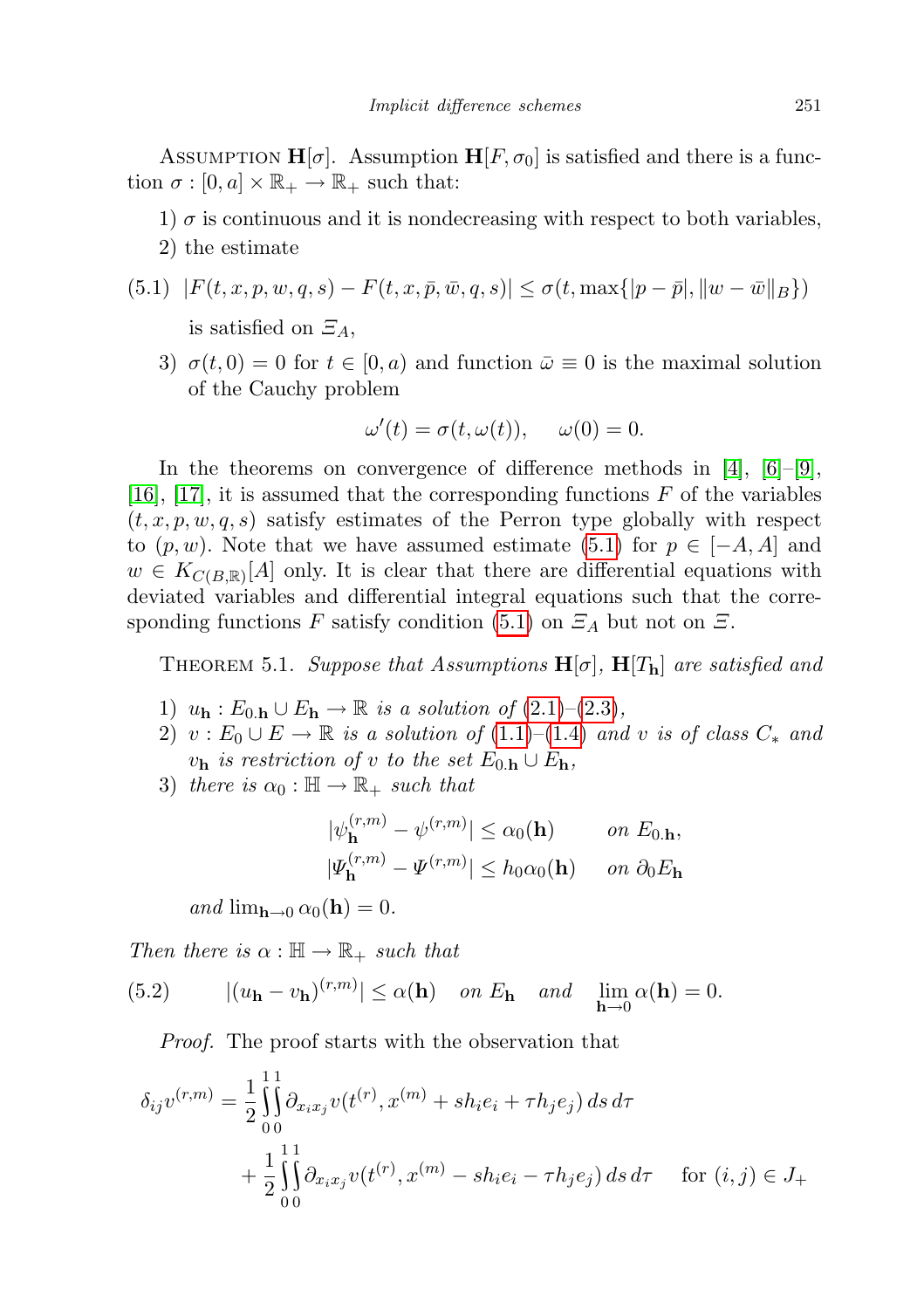and

$$
\delta_{ij}v^{(r,m)} = \frac{1}{2} \int_0^{11} \partial_{x_i x_j} v(t^{(r)}, x^{(m)} + sh_i e_i - \tau h_j e_j) ds d\tau + \frac{1}{2} \int_0^{11} \partial_{x_i x_j} v(t^{(r)}, x^{(m)} - sh_i e_i + \tau h_j e_j) ds d\tau \quad \text{for } (i, j) \in J_-.
$$

It follows from the above relations and from Assumptions  $H_*[F]$ ,  $H[T_h]$  that there are  $\Gamma_{\mathbf{h}} : E_{\mathbf{h}} \to \mathbb{R}$  and  $\gamma_1 : \mathbb{H} \to \mathbb{R}_+$  such that

(5.3) 
$$
\delta_0 v_{\mathbf{h}}^{(r,m)} = F_{\mathbf{h}}[v_{\mathbf{h}}]^{(r,m)} + \Gamma_{\mathbf{h}}^{(r,m)}
$$

for  $-(M-1) \le m \le M-1, 0 \le r \le K-1$  and

(5.4) 
$$
\delta_i^+ v_{\mathbf{h}}^{(r,m)} = \partial_{x_i} v^{(r,m)} + \Gamma_{\mathbf{h}}^{(r,m)} \quad \text{on } \partial_0 E_{\mathbf{h},i}^+, \n\delta_i^- v_{\mathbf{h}}^{(r,m)} = \partial_{x_i} v^{(r,m)} - \Gamma_{\mathbf{h}}^{(r,m)} \quad \text{on } \partial_0 E_{\mathbf{h},i}^-,
$$

where  $i = 1, \ldots, n$  and

<span id="page-15-4"></span><span id="page-15-3"></span>
$$
|\Gamma_{\mathbf{h}}^{(r,m)}| \le \gamma_1(\mathbf{h}) \quad \text{ on } E_{\mathbf{h}}, \quad \lim_{\mathbf{h}\to 0} \gamma_1(\mathbf{h}) = 0.
$$

Write  $z_{\mathbf{h}} = v_{\mathbf{h}} - u_{\mathbf{h}}$  and

<span id="page-15-2"></span>
$$
\varepsilon_{\mathbf{h}}^{(r)} = \max\{|z_{\mathbf{h}}^{(i,m)}| : (t^{(i)}, x^{(m)}) \in E_{0,\mathbf{h}} \cup E_{\mathbf{h}}, i \le r\}, \quad 0 \le r \le K.
$$

We prove that the function  $\varepsilon_{\mathbf{h}}^{(r)}$  $\mathbf{h}^{(r)}$  satisfies the recurrent inequality

(5.5) 
$$
\varepsilon_{\mathbf{h}}^{(r+1)} \leq \varepsilon_{\mathbf{h}}^{(r)} + h_0 \sigma(t^{(r)}, \varepsilon_{\mathbf{h}}^{(r)}) + h_0 \tilde{\gamma}(\mathbf{h}), \quad 0 \leq r \leq K - 1,
$$

where  $\tilde{\gamma}(\mathbf{h}) = \gamma_1(\mathbf{h})(1+c_0) + \tilde{B}^{-1}\alpha_0(\mathbf{h})$ . Suppose that  $(t^{(r+1)}, x^{(m)}) \in E_{\mathbf{h}}$ and  $-(M-1) \le m \le M-1$ . Then

<span id="page-15-0"></span>(5.6) 
$$
z_{\mathbf{h}}^{(r+1,m)} = z_{\mathbf{h}}^{(r,m)} + h_0 A_{\mathbf{h}}[u_{\mathbf{h}}, v_{\mathbf{h}}]^{(r,m)} + h_0 B_{\mathbf{h}}[u_{\mathbf{h}}, v_{\mathbf{h}}]^{(r,m)},
$$

where

$$
A_{\mathbf{h}}[u_{\mathbf{h}}, v_{\mathbf{h}}]^{(r,m)} =
$$
  
\n
$$
F_{\mathbf{h}}[v_{\mathbf{h}}]^{(r,m)} - F(t^{(r)}, x^{(m)}, u_{\mathbf{h}}^{(r,m)}, (T_{\mathbf{h}}u_{\mathbf{h}})_{\varphi^{(r,m)}}, \delta v_{\mathbf{h}}^{(r+1,m)}, \delta^{(2)}v_{\mathbf{h}}^{(r+1,m)}) + \Gamma_{\mathbf{h}}^{(r,m)}
$$
  
\nand

$$
B_{\mathbf{h}}[u_{\mathbf{h}}, v_{\mathbf{h}}]^{(r,m)} =
$$
  

$$
F(t^{(r)}, x^{(m)}, u_{\mathbf{h}}^{(r,m)}, (T_{\mathbf{h}}u_{\mathbf{h}})_{\varphi^{(r,m)}}, \delta v_{\mathbf{h}}^{(r+1,m)}, \delta^{(2)}v_{\mathbf{h}}^{(r+1,m)}) - F_{\mathbf{h}}[u_{\mathbf{h}}]^{(r,m)}.
$$

It follows from condition 2) of Assumption  $H[\sigma]$  that

(5.7) 
$$
|A_{\mathbf{h}}[u_{\mathbf{h}}, v_{\mathbf{h}}]^{(r,m)}| \leq \sigma(t^{(r)}, \varepsilon_{\mathbf{h}}^{(r)}) + \gamma_1(\mathbf{h}).
$$

We conclude from the Hadamard mean value theorem that there are

<span id="page-15-1"></span>
$$
\tilde{S}_0^{(r,m)}, \tilde{S}_{i,+}^{(r,m)}, \tilde{S}_{i,-}^{(r,m)}, i = 1, \ldots, n, \tilde{S}_{ij}^{(r,m)}, (i,j) \in J,
$$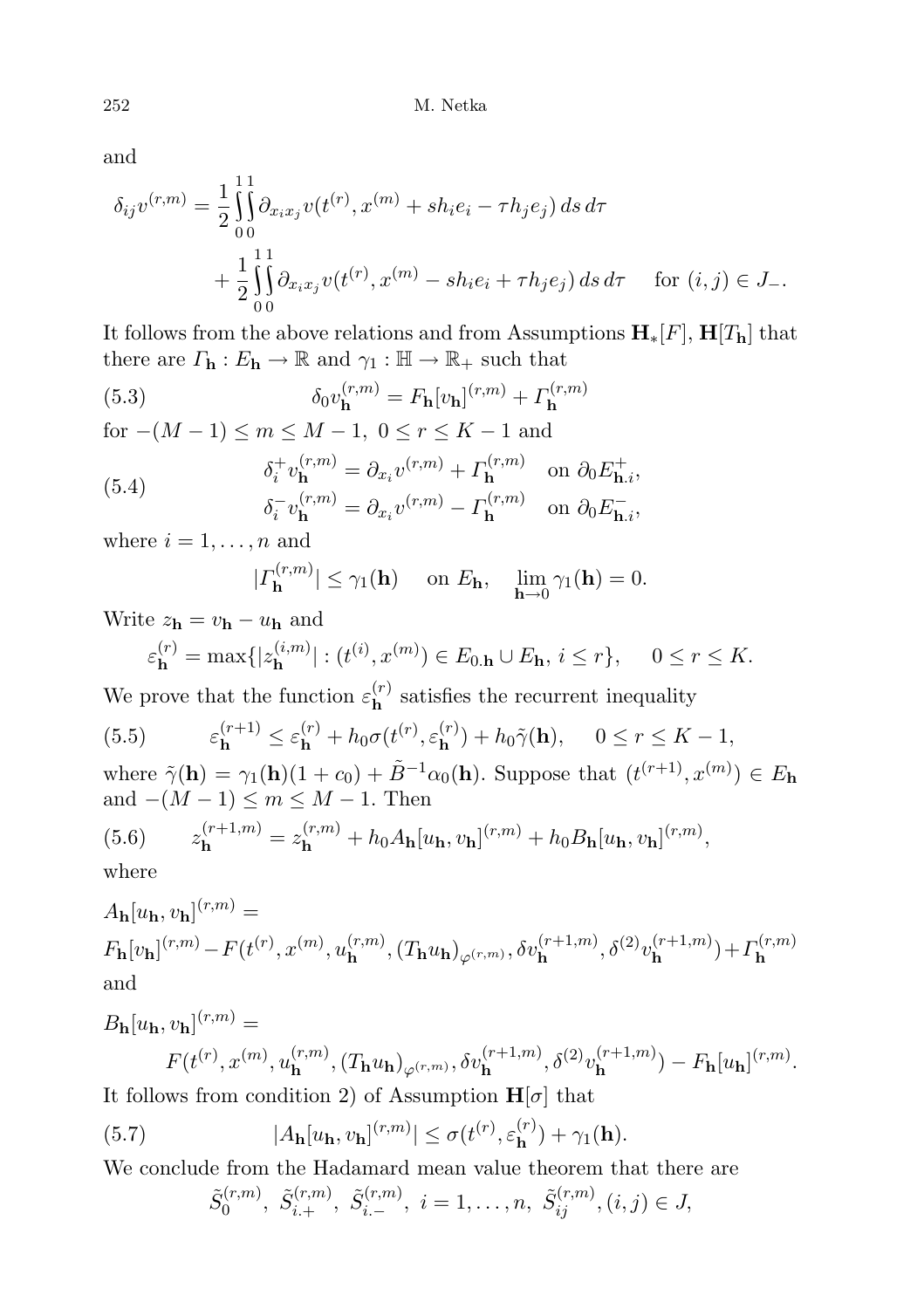such that

$$
h_0 B_{\mathbf{h}}[u_{\mathbf{h}}, v_{\mathbf{h}}]^{(r,m)} = \tilde{S}_0^{(r,m)} z_{\mathbf{h}}^{(r+1,m)} + \sum_{i=1}^n \tilde{S}_{i,+}^{(r,m)} z_{\mathbf{h}}^{(r+1,m+e_i)}
$$
  
+ 
$$
\sum_{i=1}^n \tilde{S}_{i,-}^{(r,m)} z_{\mathbf{h}}^{(r+1,m-e_i)} + \sum_{(i,j) \in J_+} \tilde{S}_{ij}^{(r,m)} [z_{\mathbf{h}}^{(r+1,m+e_i+e_j)} + z_{\mathbf{h}}^{(r+1,m-e_i-e_j)}]
$$
  
- 
$$
\sum_{(i,j) \in J_-} \tilde{S}_{ij}^{(r,m)} [z_{\mathbf{h}}^{(r+1,m-e_i+e_j)} + z_{\mathbf{h}}^{(r+1,m+e_i-e_j)}].
$$

Moreover

$$
\tilde{S}_{i,+}^{(r,m)} \ge 0, \quad \tilde{S}_{i,-}^{(r,m)} \ge 0 \quad \text{for } i = 1, ..., n,
$$
  

$$
\tilde{S}_{ij}^{(r,m)} \ge 0 \quad \text{for } (i,j) \in J_+, \quad \tilde{S}_{ij}^{(r,m)} \le 0 \quad \text{for } (i,j) \in J_-
$$

and

$$
\tilde{S}_0^{(r,m)} + \sum_{i=1}^n \tilde{S}_{i,+}^{(r,m)} + \sum_{i=1}^n \tilde{S}_{i,-}^{(r,m)} + 2 \sum_{(i,j) \in J} |\tilde{S}_{ij}^{(r,m)}| = 0.
$$

We conclude from the above relations and from  $(5.6)$ ,  $(5.7)$  that

(5.8) 
$$
|z_{\mathbf{h}}^{(r+1,m)}| \leq \varepsilon_{\mathbf{h}}^{(r)} + h_0 \sigma(t^{(r)}, \varepsilon_{\mathbf{h}}^{(r)}) + h_0 \gamma_1(\mathbf{h}).
$$

Suppose that  $(t^{(r+1)}, x^{(m)}) \in \partial_0 E_{\mathbf{h},i}^+$ . Then

<span id="page-16-1"></span>
$$
z_{\mathbf{h}}^{(r+1,m)} = \frac{\gamma^{(r+1,m)}}{h_i \beta^{(r+1,m)} + \gamma^{(r+1,m)}} z_{\mathbf{h}}^{(r+1,m-e_i)}
$$
  
+ 
$$
\frac{\gamma^{(r+1,m)}}{h_i \beta^{(r+1,m)} + \gamma^{(r+1,m)}} h_i \Gamma_{\mathbf{h}}^{(r+1,m)}
$$
  
+ 
$$
\frac{h_i}{h_i \beta^{(r+1,m)} + \gamma^{(r+1,m)}} [\Psi^{(r+1,m)} - \Psi_{\mathbf{h}}^{(r+1,m)}]
$$

and consequently

<span id="page-16-0"></span>
$$
(5.9) \quad |z_{\mathbf{h}}^{(r+1,m)}| \leq \varepsilon_{\mathbf{h}}^{(r)} + h_0 \sigma(t^{(r)}, \varepsilon_{\mathbf{h}}^{(r)}) + h_0 \gamma_1(\mathbf{h}) + c_0 h_0 \gamma_1(\mathbf{h}) + \frac{1}{\tilde{B}} h_0 \alpha_0(\mathbf{h}).
$$

In a similar way we prove [\(5.9\)](#page-16-0) for  $(t^{(r+1)}, x^{(m)}) \in \partial_0 E_{\mathbf{h},i}^-$ . Estimates [\(5.8\)](#page-16-1) and [\(5.9\)](#page-16-0) imply [\(5.5\)](#page-15-2). Let us consider the Cauchy problem

<span id="page-16-2"></span>(5.10) 
$$
\omega'(t) = \sigma(t, \omega(t)) + \tilde{\gamma}(\mathbf{h}), \quad \omega(0) = \alpha_0(\mathbf{h}).
$$

There is  $\varepsilon_0 > 0$  such that the maximal solution  $\omega(\cdot, \mathbf{h})$  to [\(5.10\)](#page-16-2) is defined on  $[0, a]$  for  $0 \le ||\mathbf{h}|| < \varepsilon_0$  and  $\lim_{\mathbf{h} \to 0} \omega(t, \mathbf{h}) = 0$  uniformly on  $[0, a]$ . We conclude from Assumption  $H[\sigma]$  that

$$
\omega(t^{(r+1)}, \mathbf{h}) \ge \omega(t^{(r)}, \mathbf{h}) + h_0 \sigma(t^{(r)}, \omega(t^{(r)}, \mathbf{h})) + h_0 \tilde{\gamma}(\mathbf{h}), \quad 0 \le r \le K - 1.
$$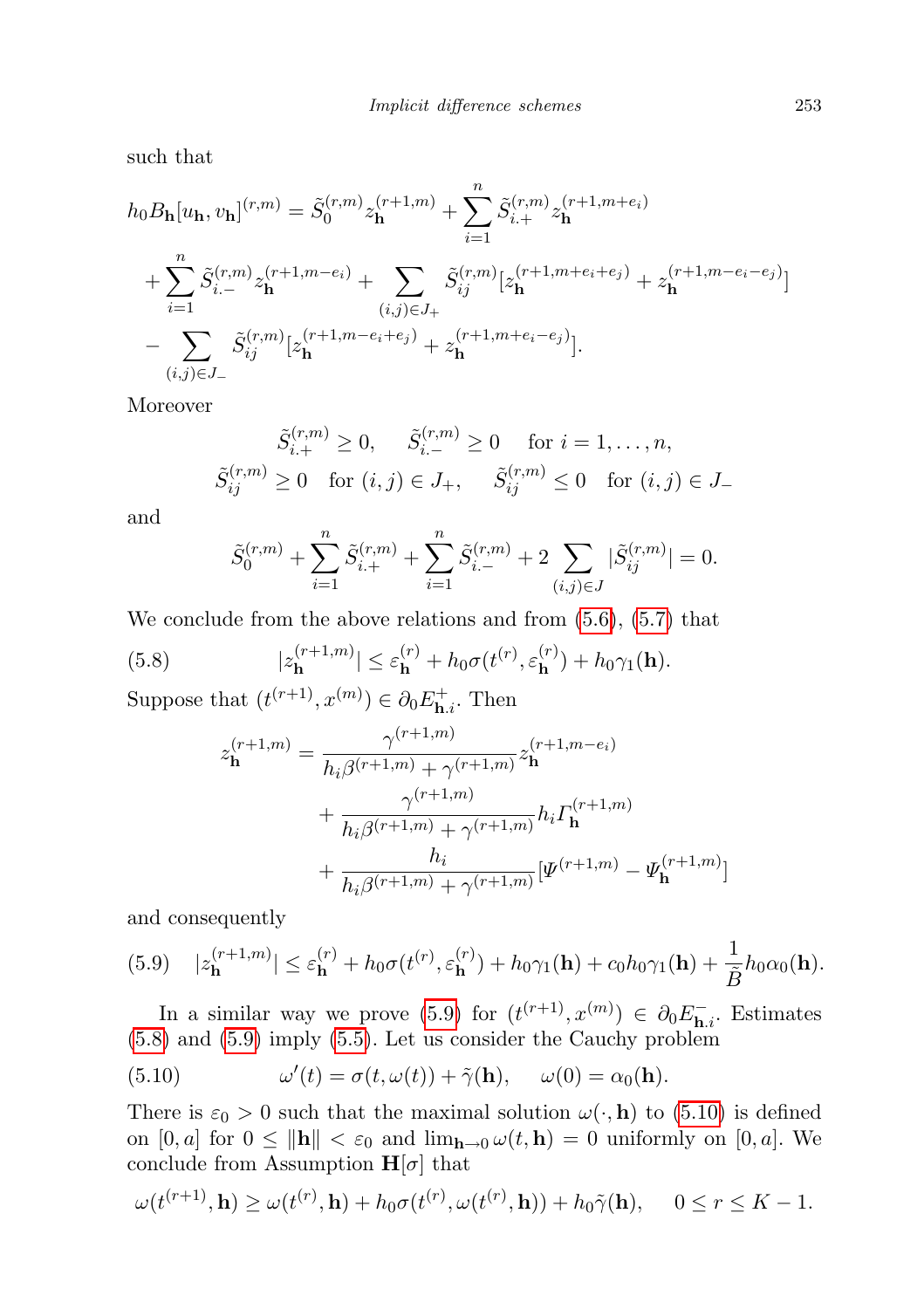This gives

 $\varepsilon_{\mathbf{h}}^{(r)} \le \omega(t^{(r)}, \mathbf{h}) \quad \text{ for } 0 \le r \le K.$ 

Thus assertion [\(5.2\)](#page-14-1) is satisfied with  $\alpha(\mathbf{h}) = \omega(a, \mathbf{h}).$ 

REMARK 5.2. Suppose that all the assumptions of Theorem [5.1](#page-14-2) are satisfied and  $\sigma : [0, a] \times \mathbb{R}_+ \times C(I, \mathbb{R}_+) \to \mathbb{R}_+$  is given by

$$
\sigma(t, p) = Lp \quad \text{ on } [0, a] \times \mathbb{R}_+,
$$

where  $L \in \mathbb{R}_+$ . Then

$$
|u_{\mathbf{h}}^{(r,m)} - v_{\mathbf{h}}^{(r,m)}| \le \tilde{\alpha}(\mathbf{h}) \quad \text{ on } E_{\mathbf{h}}
$$

where

<span id="page-17-1"></span>(5.11) 
$$
\tilde{\alpha}(\mathbf{h}) = \alpha_0(\mathbf{h})e^{La} + \frac{\tilde{\gamma}(\mathbf{h})}{L}(e^{La} - 1) \quad \text{if } L > 0,
$$

<span id="page-17-2"></span>(5.12) 
$$
\tilde{\alpha}(\mathbf{h}) = \alpha_0(\mathbf{h}) + a\tilde{\gamma}(\mathbf{h}) \quad \text{if } L = 0.
$$

We obtain the above estimates by solving problem [\(5.10\)](#page-16-2) with  $\sigma(t, p) = Lp$ .

We consider problem  $(2.1)$ – $(2.3)$  with  $T<sub>h</sub>$  defined in [\[3\]](#page-21-18).

Lemma 5.3. Suppose that all assumptions of Theorem [5.1](#page-14-2) are satisfied with  $\sigma(t, p) = Lp$  on  $[0, a] \times \mathbb{R}_+$ , where  $L \in \mathbb{R}_+$  and

- 1)  $\psi_{\mathbf{h}} = \psi$  on  $E_{0,\mathbf{h}}$  and  $\Psi_{\mathbf{h}} = \Psi$  on  $\partial_0 E_{\mathbf{h}}$ ,
- 2) the interpolating operator  $T_{\mathbf{h}} : \mathcal{F}_C(E_{0,\mathbf{h}} \cup E_{\mathbf{h}}, \mathbb{R}) \to C(E_0 \cup E, \mathbb{R})$  is *given in* [\[3,](#page-21-18) Chapter 5],
- <span id="page-17-0"></span>3)  $v: E_0 \cup E \to \mathbb{R}$  is a solution of [\(1.1\)](#page-1-0)–[\(1.4\)](#page-1-1) and v is of class  $C^3$ .

Then there are  $C_1, C_2 \in \mathbb{R}_+$  such that

(5.13) 
$$
|(u_{\mathbf{h}} - v_{\mathbf{h}})^{(r,m)}| \leq C_1 ||\mathbf{h}|| + C_2 ||\mathbf{h}||^2 \quad on \ E_{\mathbf{h}},
$$

where  $u_{\mathbf{h}}: E_{0,\mathbf{h}} \cup E_{\mathbf{h}} \to \mathbb{R}$  is a solution to  $(2.1)$ – $(2.3)$  and  $v_{\mathbf{h}}$  is the restriction of v to the set  $E_{0,\mathbf{h}} \cup E_{\mathbf{h}}$ .

Proof. It follows from Theorem [5.1](#page-14-2) and from condition 3) that there are  $\tilde{C}_0, \tilde{C}_1 \in \mathbb{R}_+$  such that the function  $\Gamma_{h}$  defined by [\(5.3\)](#page-15-3), [\(5.4\)](#page-15-4) satisfies the condition

 $|\Gamma_{\mathbf{h}}^{(r,m)}|$  $|\mathbf{h}_{\mathbf{h}}^{(r,m)}| \leq \tilde{C}_0 \|\mathbf{h}\| + \tilde{C}_1 \|\mathbf{h}\|^2 \quad \text{ on } E_{\mathbf{h}}.$ 

Then we obtain [\(5.13\)](#page-17-0) from [\(5.11\)](#page-17-1), [\(5.12\)](#page-17-2).

6. Comments and examples. Let us assume that the solution  $u<sub>h</sub>$  to problem  $(2.1)$ – $(2.3)$  is known on the set  $(E_{0,h} \cup E_h) \cap ([-b_0, t^{(r)}] \times \mathbb{R}^n)$ . Then computing the values  $u_{\mathbf{h}}^{(r+1,m)}$  $\mathbf{h}^{(r+1,m)}$  for  $-M \leq m \leq M$  leads to the system  $(3.4)$ , [\(3.5\)](#page-7-1). We will show that the Newton method is a natural way for computing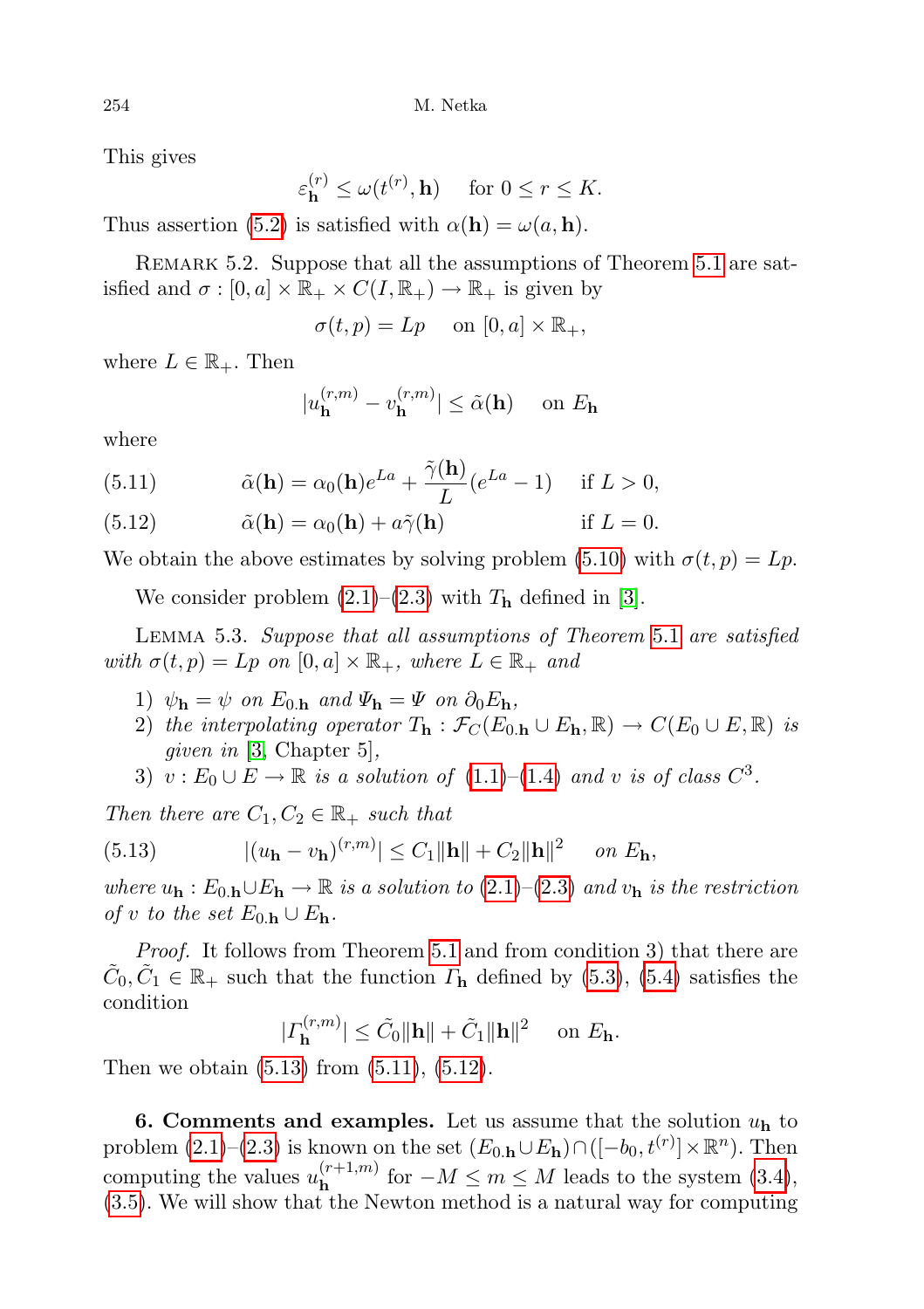approximate solutions to the above problem. Write

$$
k = \prod_{i=1}^{n} (2M_i + 1).
$$

Elements of the space  $\mathbb{R}^k$  will be denoted by  $y = \{y^{(m)}\}_{-M \le m \le M}$ . Consider the operator  $\mathcal{G}: \mathbb{R}^k \to \mathbb{R}^k$ ,  $\mathcal{G}(y) = {\{\mathcal{G}^{(m)}(y)\}}_{-M \le m \le M}$ , where

$$
\mathcal{G}^{(m)}(y) = u_{\mathbf{h}} + h_0 F(t^{(r)}, x^{(m)}, u_{\mathbf{h}}^{(r,m)}, (T_{\mathbf{h}} u_{\mathbf{h}})_{\psi^{(r,m)}}, \delta y^{(m)}, \delta^{(2)} y^{(m)}),
$$

 $-(M-1) \le m \le M-1$ , and

$$
\mathcal{G}^{(m)}(y) = \frac{h_i \Psi^{(r+1,m)}}{h_i \beta^{(r+1,m)} + \gamma^{(r+1,m)}} + \frac{\gamma^{(r+1,m)}}{h_i \beta^{(r+1,m)} + \gamma^{(r+1,m)}} y^{(m-e_i)}
$$

for  $(t^{(r+1)}, x^{(m)}) \in \partial_0 E_{\mathbf{h},i}^+$ , while

$$
\mathcal{G}^{(m)}(y) = \frac{h_i \Psi^{(r+1,m)}}{h_i \beta^{(r+1,m)} + \gamma^{(r+1,m)}} + \frac{\gamma^{(r+1,m)}}{h_i \beta^{(r+1,m)} + \gamma^{(r+1,m)}} y^{(m+e_i)}
$$

for  $(t^{(r+1)}, x^{(m)}) \in \partial_0 E_{\mathbf{h},i}^-$ , where  $i = 1, ..., n$ . System  $(3.4), (3.5)$  $(3.4), (3.5)$  $(3.4), (3.5)$  is equivalent to the equation

$$
(6.1) \t\t y = \mathcal{G}(y)
$$

Let  $E_{k\times k}$  denote the identity matrix in  $M_{k\times k}$ . We approximate the solution  $u_{\mathbf{h}}^{(r+1,m)}$  $\mathbf{h}^{(r+1,m)}$ ,  $-M \leq m \leq M$ , of  $(6.1)$  with the sequence  $\{y_{(i)}\}, y_{(i)} \in \mathbb{R}^k$ , defined by the following Newton method:

<span id="page-18-0"></span>
$$
y_{(0)} = \{u_{\mathbf{h}}^{(r,m)}\}_{-M \le m \le M},
$$
  

$$
y_{(i+1)} = y_{(i)} - [E_{k \times k} - \mathcal{G}'(y_{(i)})]^{-1}[y_{(i)} - \mathcal{G}(y_{(i)})]
$$
 for  $i \ge 0$ .

The next remark states that the Newton sequence  $\{y_{(i)}\}$  exists.

REMARK 6.1. Suppose that Assumption  $\mathbf{H}_*[F]$  is satisfied and

- 1) the solution  $u_{h}$  of [\(2.1\)](#page-5-0)–[\(2.3\)](#page-5-1) is given on the set  $(E_{0,h} \cup E_{h}) \cap ([-b_{0}, t^{(r)}]$  $\times \mathbb{R}^n$ ,
- 2)  $T_{\mathbf{h}} : \mathcal{F}(E_{0,\mathbf{h}} \cup E_{\mathbf{h}}, \mathbb{R}) \to C(E_0 \cup E, \mathbb{R}),$
- 3) the functions  $\beta : \partial_0 E \to (0, \infty), \gamma : \partial_0 E \to \mathbb{R}_+$  are continuous and  $\tilde{B}$ is such that  $\beta(t, x) \geq \tilde{B}$  on  $\partial_0 E$ .

Then the matrix  $C = E_{k \times k} - \mathcal{G}'(y)$  is invertible.

Indeed, it follows from Assumption  $\mathbf{H}_{*}[F]$  that the matrix  $C = E_{k \times k}$  –  $\mathcal{G}'(y)$ ,  $C = [c_{ij}]_{i,j=1}^k$ , satisfies the condition

$$
c_{ii} > \sum_{\substack{j=1 \ j \neq i}}^{k} |c_{ij}|, \quad i = 1, ..., k,
$$

and consequently det  $C \neq 0$ . Thus the Newton sequence for [\(6.1\)](#page-18-0) exists.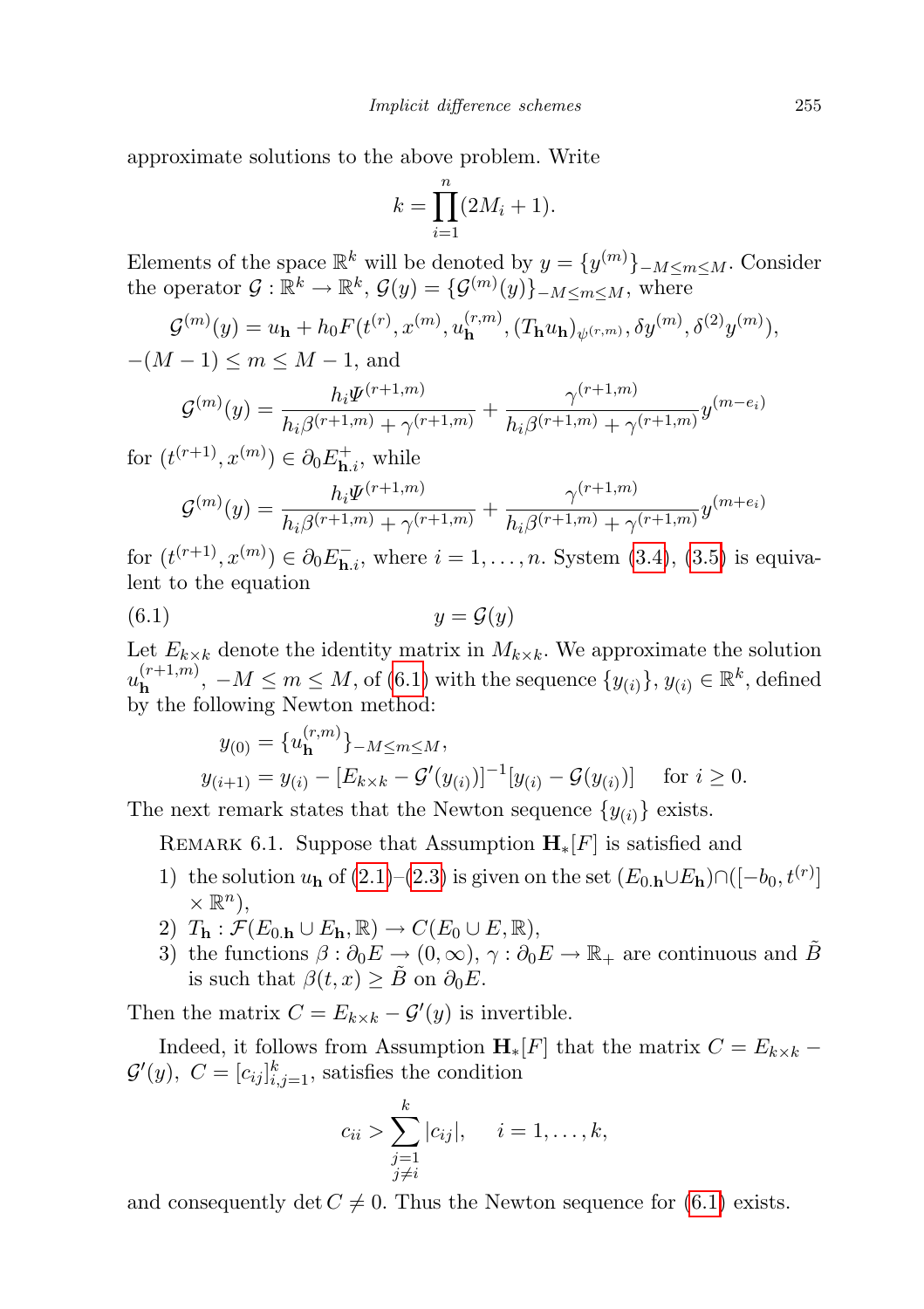It is easy to formulate a Kantorovich type theorem on the convergence of the Newton method for [\(6.1\)](#page-18-0). In order to formulate such a theorem one would need the following additional assumption: the functions  $\partial_q F$ ,  $\partial_s F$  of variables  $(t, x, p, w, q, s)$  satisfy the Lipschitz condition with respect to  $(q, s)$ on  $\Xi_A$ .

Now we give numerical examples. We begin with a differential integral equation.

EXAMPLE 6.2. Let  $n = 2$ ,  $I = [-0.5, 0.5]$ ,  $I_+ = [0, 0.5]$ ,  $E = I_+ \times I \times I$ and  $E_0 = \{0\} \times I \times I$ . Consider the differential integral equation

<span id="page-19-0"></span>(6.2) 
$$
\partial_t z(t, x, y) = \partial_{xx} z(t, x, y) - \frac{1}{2} \partial_{xy} z(t, x, y) + \partial_{yy} z(t, x, y)
$$

$$
+ y \int_0^x z(t, s, y) ds + x \int_0^y z(t, x, s) ds + f(x, y) z(t, x, y) + g(t, x, y)
$$

where

$$
f(x,y) = 2(xy - 2x^{2} - 2y^{2}), \quad g(t,x,y) = e^{2xy} + (e^{t} - 1),
$$

and the initial boundary conditions

(6.3) 
$$
z(0, x, y) = 0, \quad (x, y) \in I \times I,
$$

(6.4) 
$$
\partial_x z(t, 0.5, y) + z(t, 0.5, y) = \psi_1^{(+)}(t, y), \quad (t, y) \in I_+ \times I,
$$

$$
-\partial_x z(t, -0.5, y) + z(t, -0.5, y) = \psi_1^{(-)}(t, y), \quad (t, y) \in I_+ \times I,
$$

<span id="page-19-1"></span>(6.5) 
$$
\partial_y z(t, x, 0.5) + z(t, x, 0.5) = \psi_2^{(+)}(t, x), \quad (t, x) \in I_+ \times I,
$$

$$
\partial_y z(t, x, -0.5) + z(t, x, -0.5) = \psi_2^{(-)}(t, x), \quad (t, x) \in I_+ \times I,
$$

where

$$
\psi_1^{(+)}(t,y) = e^y(e^t - 1)(1+2y), \quad \psi_1^{(-)}(t,y) = e^{-y}(e^t - 1)(1-2y),
$$
  

$$
\psi_2^{(+)}(t,x) = e^x(e^t - 1)(1+2x), \quad \psi_2^{(-)}(t,x) = e^{-x}(e^t - 1)(1-2x).
$$

The solution of  $(6.2)$ – $(6.5)$  is known to be  $v(t, x, y) = (e^t - 1)e^{2xy}$ .

Let us denote by  $u_{h}: E_{h} \to \mathbb{R}$  the solution of the implicit difference problem corresponding to  $(6.2)$ – $(6.5)$ . Write

<span id="page-19-2"></span>
$$
(6.6) \varepsilon_h^{(r)} = \frac{1}{(2M_1+1)(2M_2+1)} \sum_{m=-(M_1,M_2)}^{(M_1,M_2)} |u_{\mathbf{h}}^{(r,m)} - v^{(r,m)}|, \ 0 \le r \le K,
$$

where  $M_1 h_1 = 0.5$ ,  $M_2 h_2 = 0.5$ . The numbers  $\varepsilon_h^{(r)}$  $h^{(r)}$  are the arithmetical means of the errors. In Table I we give experimental values for  $\varepsilon_h^{(r)}$  $h^{(r)}$  and  $h_0 = \frac{1}{128}$ ,  $h_1 = h_2 = \frac{1}{64}$ , where  $(h_0, h_1, h_2)$  are steps of the mesh with respect to  $(t, x, y)$ , respectively.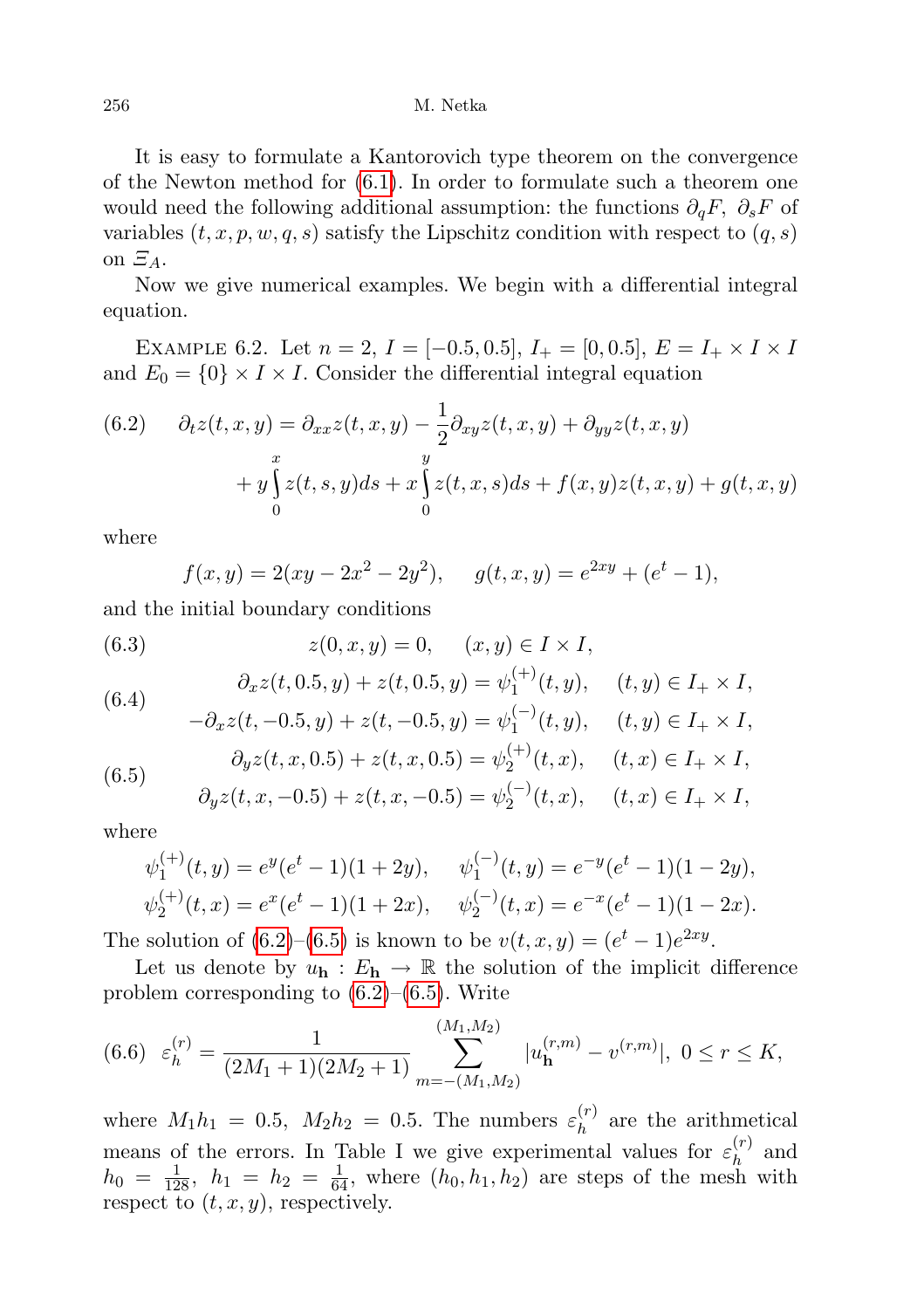| Table I |                                                                              |                 |  |       |  |  |  |  |
|---------|------------------------------------------------------------------------------|-----------------|--|-------|--|--|--|--|
|         | $t^{(r)}$ 0.125 0.188                                                        | $0.250$ $0.312$ |  | 0.438 |  |  |  |  |
|         | $\varepsilon_h^{(r)}$ 2.96e - 04 3.73e - 04 4.16e - 04 4.35e - 04 4.25e - 04 |                 |  |       |  |  |  |  |

Note that condition [\(1.5\)](#page-2-0) is not satisfied in the above example and the explicit difference method is not convergent. The average errors of the explicit difference method exceed  $10^6$ .

Now we consider a differential equation with deviated variables.

EXAMPLE 6.3. Let  $n = 2$ ,  $E = [0, 0.5] \times [-1, 1] \times [-1, 1]$  and  $E_0 = \{0\} \times$  $[-1, 1] \times [-1, 1]$ . Consider the differential equation with deviated variables

<span id="page-20-0"></span>(6.7) 
$$
\partial_t z(t, x, y) = 2\partial_{xx} z(t, x, y) + 2\partial_{yy} z(t, x, y)
$$

$$
- \cos \left[\partial_{xx} z(t, x, y) - \partial_{yy} z(t, x, y)\right]
$$

$$
+ z(t, 0.5(x + y), 0.5(x - y))
$$

$$
- 4z(t, x, y) + e^{x - y} + 1 - te^{y}
$$

and the initial boundary conditions

<span id="page-20-1"></span>(6.8) 
$$
z(0, x, y) = 0, \quad (x, y) \in [-1, 1] \times [-1, 1],
$$

$$
\partial_x z(t, 1, y) + z(t, 1, y) = 2te^{1-y}, \quad -\partial_x z(t, -1, y) + z(t, -1, y) = 0,
$$

$$
\partial_y z(t, x, 1) + z(t, x, 1) = 0, \quad -\partial_y z(t, x, -1) + z(t, x, -1) = 2te^{x+1}.
$$

The solution of [\(6.7\)](#page-20-0)–[\(6.9\)](#page-20-1) is known to be  $v(t, x, y) = te^{x-y}$ . Let us denote by  $\tilde{u}_{h}: E_{h} \to \mathbb{R}$  the solution of the implicit difference problem corresponding to [\(6.7\)](#page-20-0)–[\(6.9\)](#page-20-1). Let  $u_{\bf h}: E_{\bf h} \to \mathbb{R}$  be a numerical approximation of  $\tilde{u}_{\bf h}$  which is obtained by using the Newton method. We have calculated three Newton iterations. Let  $\varepsilon_{\mathbf{h}}^{(r)}$  $h^{\left(\prime\prime\right)}$  be defined by [\(6.6\)](#page-19-2) with  $M_1h_1=1$ ,  $M_2h_2=1$ . In Table II we give experimental values of  $\varepsilon_{\mathbf{h}}^{(r)}$  $h^{(r)}$  for  $h_0 = \frac{1}{64}$ ,  $h_1 = h_2 = \frac{1}{64}$ .

| Table II        |       |                                                                              |       |       |  |  |  |  |  |
|-----------------|-------|------------------------------------------------------------------------------|-------|-------|--|--|--|--|--|
| $t^{(r)}$ 0.125 | 0.188 | 0.250                                                                        | 0.312 | 0.438 |  |  |  |  |  |
|                 |       | $\varepsilon_h^{(r)}$ 4.15e - 03 5.64e - 03 6.90e - 03 8.01e - 03 9.95e - 03 |       |       |  |  |  |  |  |

Note that condition [\(1.5\)](#page-2-0) is not satisfied in the above example and the explicit difference method is not convergent.

Our results show that there are implicit difference methods for nonlinear parabolic functional differential equations with general initial boundary conditions which are convergent while the corresponding explicit difference schemes are not convergent.

Acknowledgments. The author wishes to thank Dr. Wojciech Czernous for several helpful comments concerning numerical examples.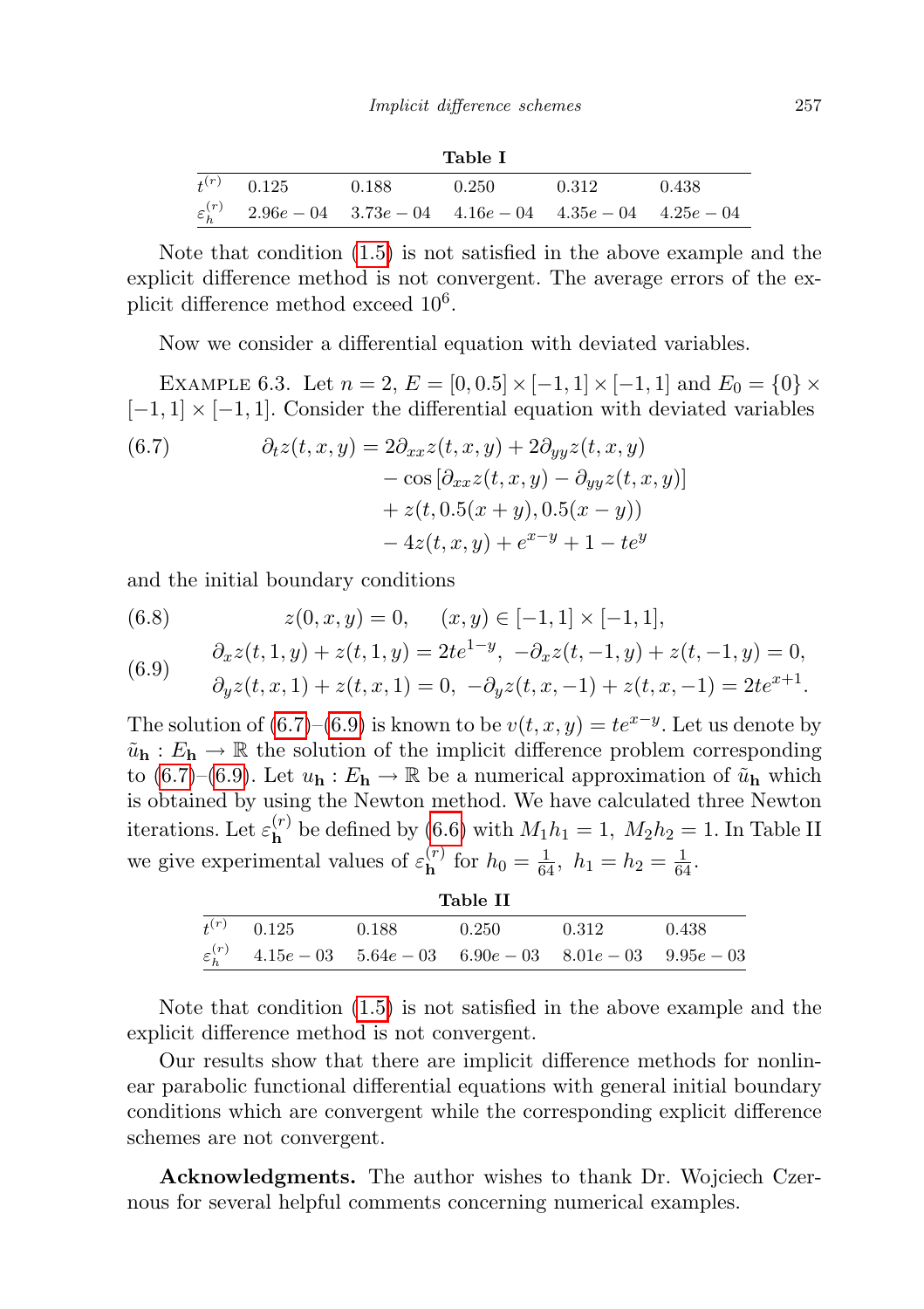## References

- <span id="page-21-15"></span> $[1]$  W. Jäger and L. Simon, On a system of quasilinear parabolic functional differential equations, Acta Math. Hungar. 112 (2006), 39–55.
- <span id="page-21-0"></span>[2] J. Kaczmarek, The difference method for nonlinear parabolic equations, Univ. Iagel. Acta Math. 28 (1991), 93–99.
- <span id="page-21-18"></span>[3] Z. Kamont, Hyperbolic Functional Differential Inequalities and Applications, Kluwer, Dordrecht, 1999.
- <span id="page-21-2"></span>[4] Z. Kamont and H. Leszczyński, Stability of difference equations generated by parabolic differential-functional problems, Rend. Mat. Appl. (7) 16 (1996), 265–287.
- <span id="page-21-16"></span>[5] W. Kohl, On a class of parabolic integro-differential equations, Z. Anal. Anwendungen 19 (2000), 159–201.
- <span id="page-21-11"></span>[6] K. Kropielnicka, Implicit difference methods for parabolic functional differential equations, Funct. Differential Equations 13 (2006), 483–510.
- <span id="page-21-6"></span> $[7] \quad$  $[7] \quad$ —, Difference methods for parabolic functional differential problems of the Neumann type, Ann. Polon. Math. 92 (2007), 163–178.
- <span id="page-21-12"></span>[\[8\]](http://dx.doi.org/10.1007/s11072-009-0035-y) —, Implicit difference methods for parabolic functional differential problems of the Neumann type, Nonlinear Oscil. 11 (2008), 345–364.
- <span id="page-21-3"></span>[9] H. Leszczyński, Convergence of one-step difference methods for nonlinear parabolic differential-functional systems with initial-boundary conditions of Dirichlet type, Comment. Math. 30 (1991), 357–375.
- <span id="page-21-7"></span>[10] M. Malec, Sur la méthode des différences finies pour les équations partielles non linéaires avec dérivées mixtes et les conditions aux limites du type de Neumann, Bull. Acad. Polon. Sci. Sér. Sci. Math. Astronom. Phys. 22 (1974), 569–577.
- <span id="page-21-13"></span> $[11] \quad -$ , Sur une famille biparamétrique de schémas des différences finies pour un système d'équations paraboliques aux dérivées mixtes et avec des conditions aux limites du type de Neumann, Ann. Polon. Math. 32 (1976), 33–42.
- <span id="page-21-14"></span>[12] M. Netka, Differential difference inequalities related to parabolic functional differential equations, Opuscula Math. 30 (2010), 95–115.
- <span id="page-21-8"></span>[\[13\]](http://dx.doi.org/10.1016/S0022-247X(02)00145-2) C. V. Pao, Finite difference reaction-diffusion systems with coupled boundary conditions and time delays, J. Math. Anal. Appl. 272 (2002), 407–434.
- <span id="page-21-9"></span>[14] —, Finite difference solutions of reaction diffusion equations with continuous time delays, in: Advances in Difference Equations, III, Comput. Math. Appl. 42 (2001), 399–412.
- <span id="page-21-17"></span>[\[15\]](http://dx.doi.org/10.1016/0362-546X(84)90011-7) R. Redlinger, Existence theorems for semilinear parabolic systems with functionals, Nonlinear Anal. 8 (1984), 667–682.
- <span id="page-21-4"></span>[16] L. Sapa, A finite difference method for quasi-linear and nonlinear differential functional parabolic equations with Neumann's condition, Comment. Math. 49 (2009), 83–106.
- <span id="page-21-5"></span>[\[17\]](http://dx.doi.org/10.4064/ap93-2-2) —, A finite difference method for quasi-linear and nonlinear differential functional parabolic equations with Dirichlet's condition, Ann. Polon. Math. 93 (2008), 113– 133.
- <span id="page-21-1"></span>[\[18\]](http://dx.doi.org/10.1002/zamm.19880680703) W. Voigt, Finite-difference schemes for parabolic problems with first and mixed second derivatives, Z. Angew. Math. Mech. 68 (1988), 281–288.
- <span id="page-21-10"></span>[\[19\]](http://dx.doi.org/10.1007/s00211-006-0685-y) Y.-M. Wang and C. V. Pao, Time delayed finite difference reaction-diffusion sustems with nonquasimonotone functions, Numer. Math. 103 (2006), 485–513.